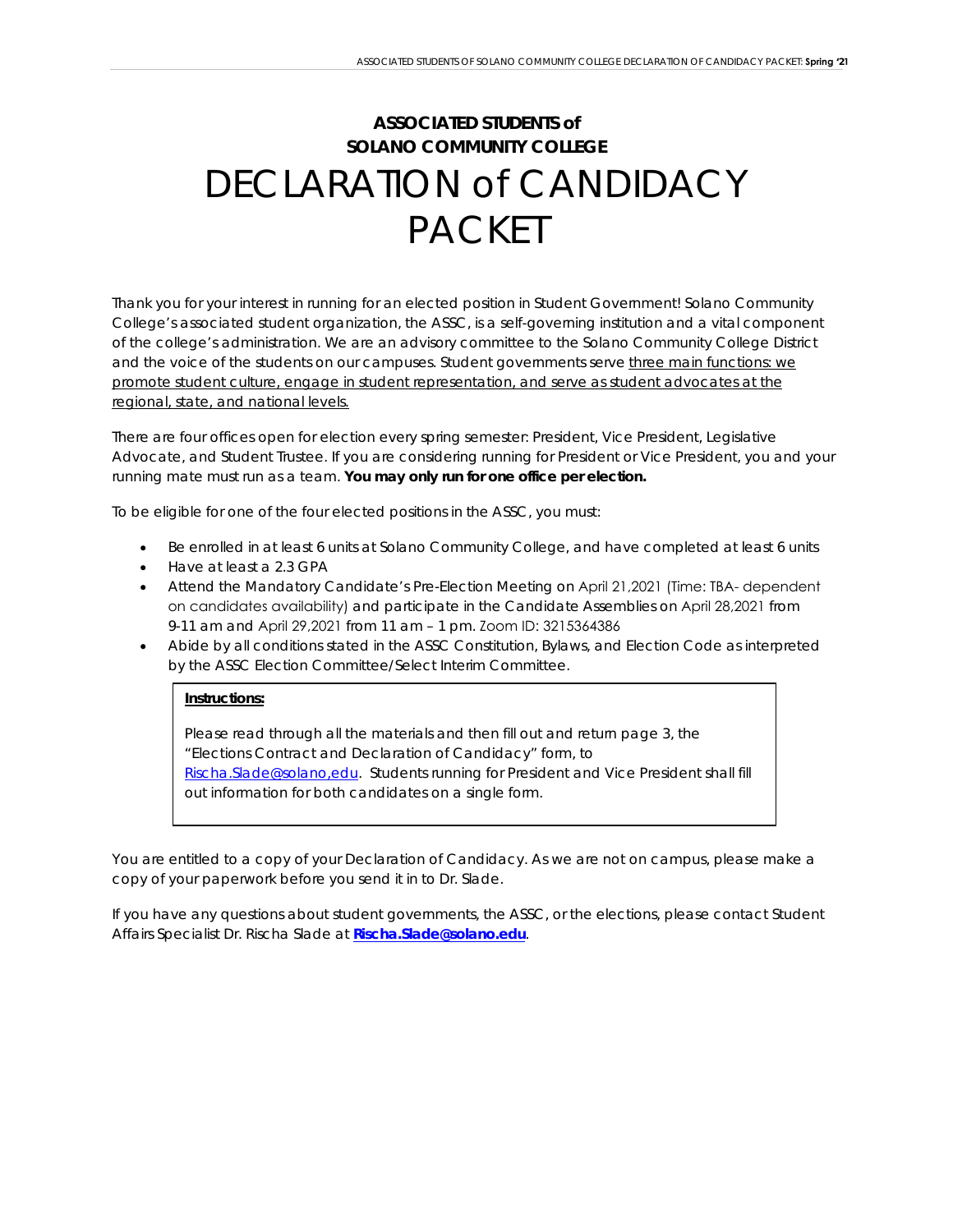# **ASSOCIATED STUDENTS** *of* **SOLANO COMMUNITY COLLEGE** ELECTIONS CONTRACT & DECLARATION OF CANDIDACY

**Declaration of Candidacy for the office of:** (Circle one) **O** President and Vice President

O Legislative Advocate

● Student Trustee

**as a representative of the Students of Solano Community College for the September 2020 to May 2021 term.** 

Name(s) of Candidate(s):

**Please print** *Please print Please print* (*Vice President if applicable*)

**Please read:** 

I/We acknowledge by my/our signature(s) below that I/we have completely read and understand the sections of the Associated Students of Solano Community College (ASSC) Constitution, Bylaws, and Election Code that pertain to the office I/we am/are seeking. I/We believe that I/we are eligible and qualified to fulfill the duties of the office specified. I/We understand and will comply with the ASSC Election Code and all the regulations pertaining therein. I/We understand that the ASSC has delegated sole power of interpretation and enforcement of the ASSC Election Code to the Student Election Committee. I/We further understand that any candidate(s) neglecting to adhere to the ASSC Election Code, ASSC Bylaws, ASSC Constitution, and/or regulations of the ASSC may be disqualified from candidacy in the Student Election.

| Candidate's Signature (circle one office below)             | Candidate's Signature ( if applicable) |  |
|-------------------------------------------------------------|----------------------------------------|--|
| <b>Student Trustee</b><br>Legislative Advocate<br>President | <b>Vice President</b>                  |  |
|                                                             |                                        |  |
| Solano Student ID #                                         | Solano Student ID #                    |  |
|                                                             |                                        |  |
| Address                                                     | Address                                |  |
|                                                             |                                        |  |
| City, ST Zip                                                | City, ST Zip                           |  |
| 707                                                         |                                        |  |
| Contact Phone                                               | Contact Phone                          |  |
|                                                             |                                        |  |
| Email                                                       | Email                                  |  |
|                                                             |                                        |  |
| Witness Signature:                                          |                                        |  |
|                                                             | Date                                   |  |
|                                                             |                                        |  |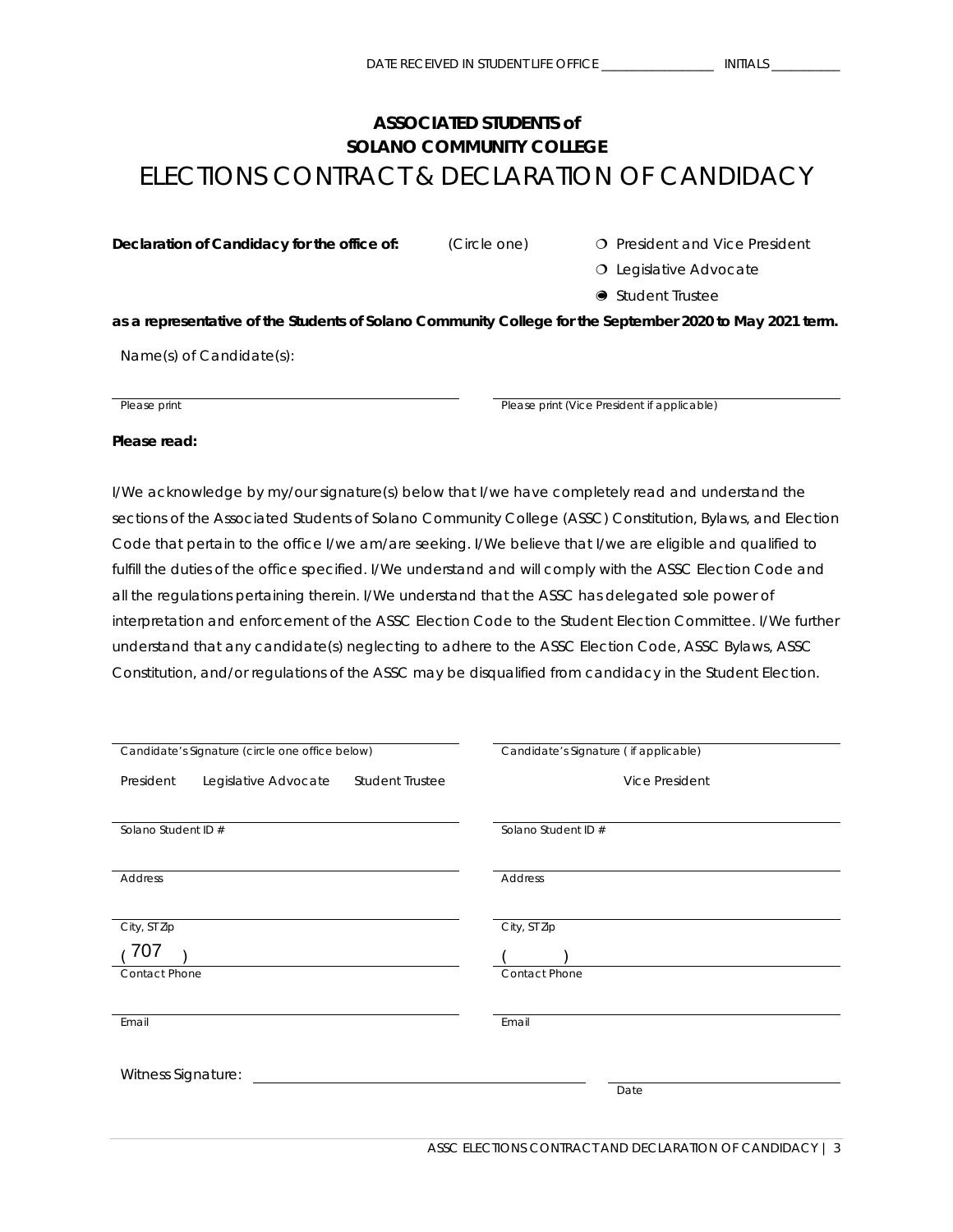# **ASSOCIATED STUDENTS** *of* **SOLANO COMMUNITY COLLEGE** DESCRIPTION of ELECTED POSITIONS

The Associated Students of Solano Community College (ASSC) is an auxiliary organization of the Solano Community College District as defined in California Education Code §72670(b), and functions as an advisory committee to our district's Board of Trustees. State law guarantees our student government certain rights and freedoms under California Education Code §76060 *et seq.*, but it is up to us to uphold and defend these rights, and to accept the responsibility that goes with them.

You will often hear the terms, "associated student organization," "student body association," and "student government" used interchangeably. There are 112 community colleges in California with a total of almost 2.6 million students, and each college has a student government. These student governments have some fundamental similarities but can vary widely in structure.

At Solano Community College, our student government is the ASSC. We have four elected executive positions, three appointed executive positions, and thirteen senate positions. The Executive Officers have specialized tasks and responsibilities, which are enumerated in our Bylaws.

All Executive Officers, both appointed and elected, must meet the following criteria:

- They must have completed 6 units of work at Solano community College.
- They must be enrolled in 6 units at Solano Community College at the time of filing for office.
- They must remain enrolled in at least 6 units at Solano Community College for the duration of their term.
- They must have and retain a minimum cumulative GPA of 2.3 for all classes taken at Solano Community College.

The following are brief overviews of the elected positions. Further details can be found by referring to the ASSC's Constitution and Bylaws.

#### **President and Vice-President**

The President and Vice-President must run as a joint ticket.

The President and Vice-President preside over the Student Senate meetings. The President meets regularly with the President of the College, manages student committees, proposes the ASSC budget, and makes sure the Senate adheres to policy documents, parliamentary procedure, and the Brown Act. The Vice-President assists in these duties, and runs the Inter-Club Council (ICC.)

#### **Student Trustee**

The Student Trustee acts as the vote of the students at all SCC District Governing Board meetings on the first and third of the month. The Student Trustee is an employee of the District and is charged with representing all students in the District. This means that, even though the Student Trustee is a part of the ASSC Senate, he or she may not speak *only* on behalf of the Senate when acting in his or her official capacity.

#### **Legislative Advocate**

The Legislative Advocate reports to the ASSC on federal and state legislative affairs affecting students and the college. He or she also represents the College at national, statewide, and regional student meetings, and serves as the chairperson of the Political Activities Committee.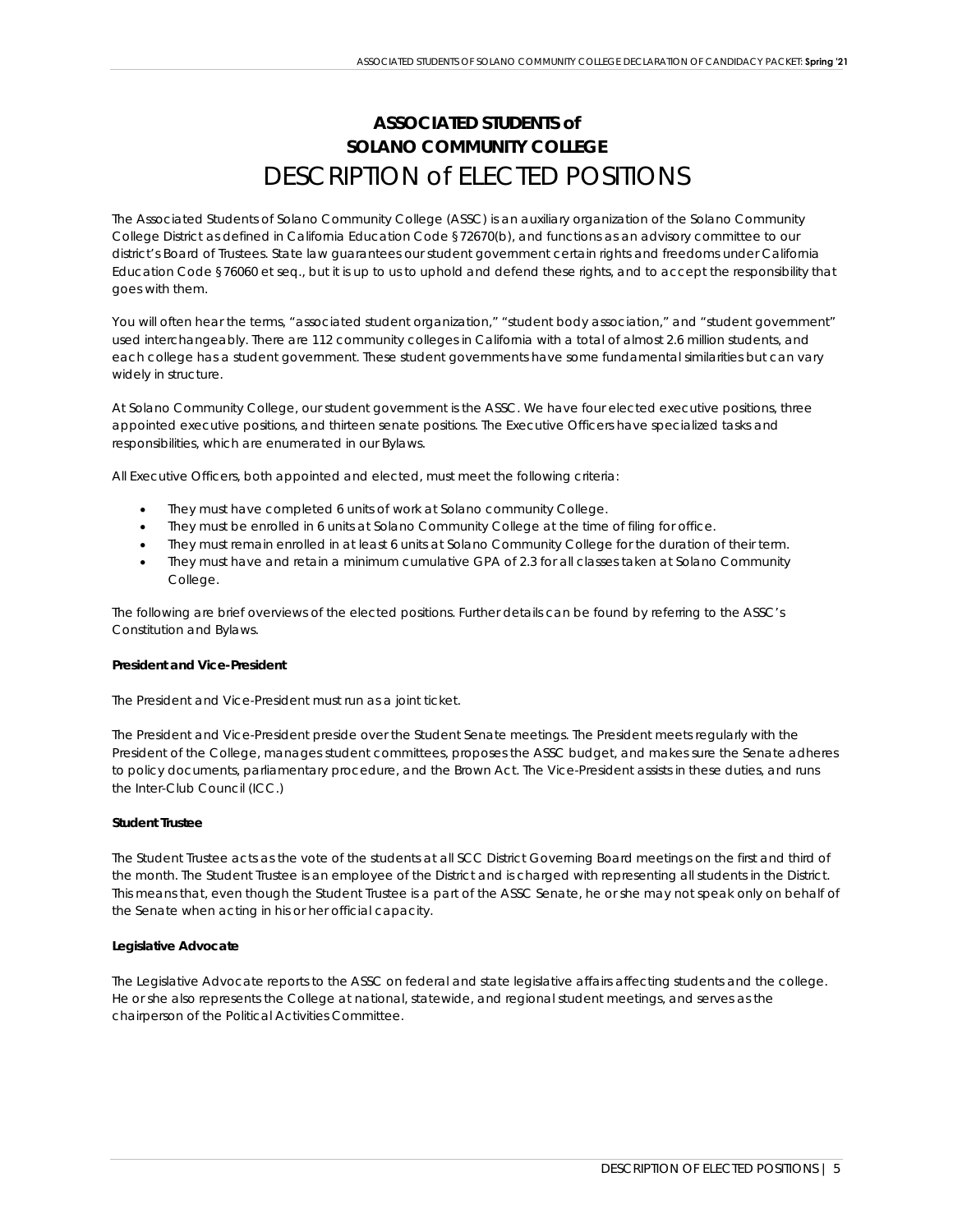# **ASSOCIATED STUDENTS OF SOLANO COLLEGE ELECTION CALENDAR SPRING 2021**

| <b>Announce ASSC Spring Elections</b>  | Wednesday, March 10, 2021 12 Noon                                                                    |
|----------------------------------------|------------------------------------------------------------------------------------------------------|
| <b>Candidacy Filing Period Begins</b>  | Monday, March 22, 2021 12 Noon                                                                       |
| Candidacy Filing Deadline              | Wednesday, April 14th, 12 Noon                                                                       |
| <b>Candidates Approval Meeting</b>     | Friday, April 16, 2021 3 p.m.                                                                        |
| <b>Ballot Approval at ASSC Meeting</b> | Tuesday, April 20, 2021 3 p.m.                                                                       |
| <b>Mandatory Candidates Meeting</b>    | Wednesday, April 21, 2021<br>(TBD via Zoom ID: 3215364386)                                           |
| Campaign Week Begins                   | Monday, April 26, - Friday May 30, 2021                                                              |
| <b>Mandatory Candidates Assembly</b>   | Wednesday, April 28, 2021 (9 am-11 am)<br>Thursday, April 29, 2021 (11am-1pm)<br>Zoom ID: 3215364386 |

# **Voting Week - Monday, May 10, 2021 – Thursday, May 13, 2021**

| Run-off Elections (If necessary) | Friday May 14- Monday, May 17, 2021 |  |
|----------------------------------|-------------------------------------|--|
|                                  |                                     |  |

In the event of a Run-off Elections, the Ballot count will take place on Tuesday, May 18th.

If there is no need for a Run-of, the Ballot count will take place on Friday, May 14th.

| <b>ASSC Election Certification</b> | Tuesday, May 18 <sup>th</sup> 3:00-5:00 p.m. |
|------------------------------------|----------------------------------------------|
|                                    | Zoom ID: 98297655991                         |

ASSC Presentation of results to Governing board: Wednesday, May 19, 2021 6:30 p.m.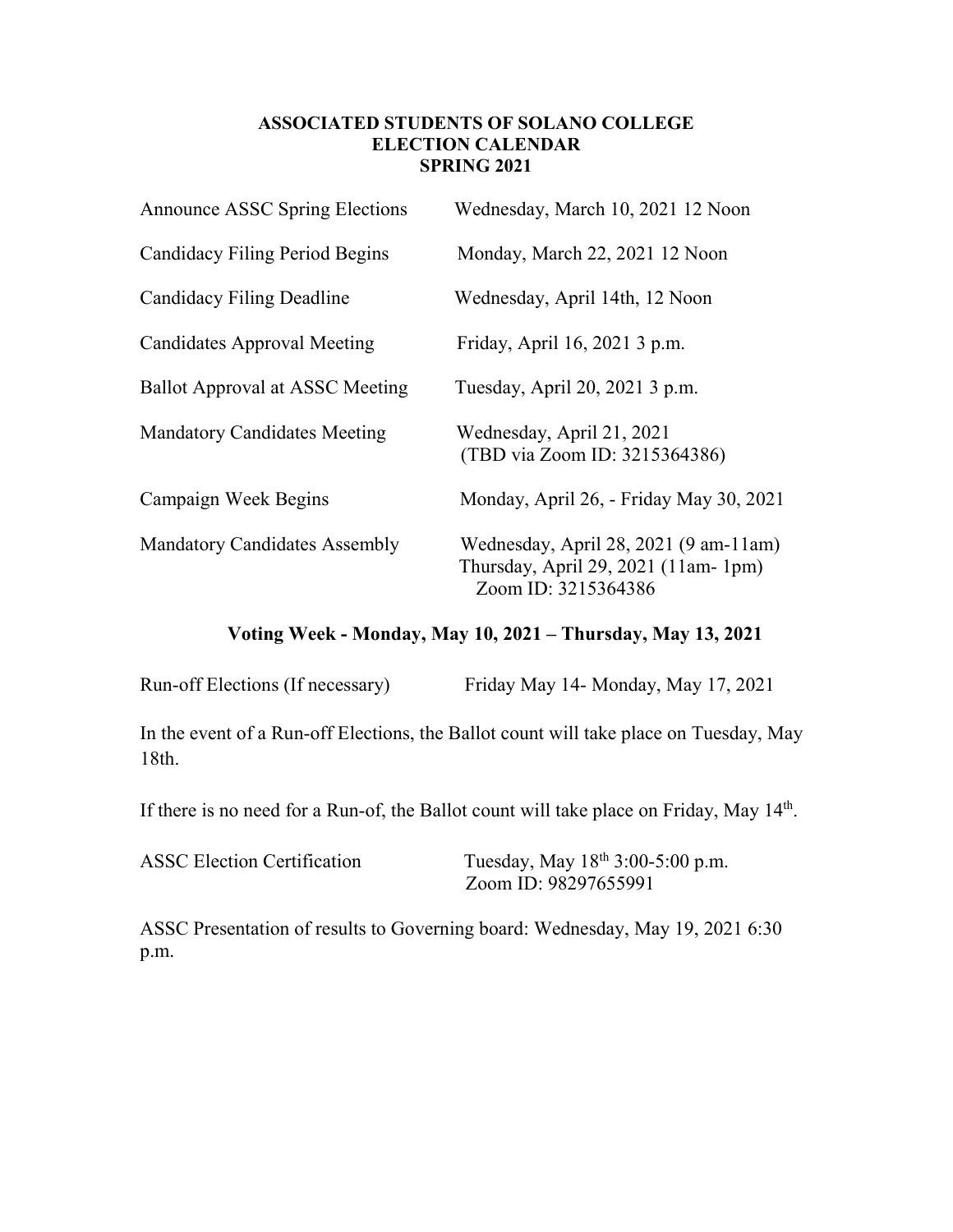# **ASSOCIATED STUDENTS** *of* **SOLANO COMMUNITY COLLEGE** MISSION STATEMENT

- *We, the Associated Students of Solano Community College (ASSC),* do ordain and establish a student government committed to effective student participation in all areas of student concern.
- Furthermore, we shall, through independent action and in concert with the college community, exhibit leadership by example and encourage academic excellence; and we shall participate in the development, augmentation, and improvement of educational programs.
- Additionally, we pledge to protect freedom of assembly, diversity, and expression. We shall tirelessly advocate the right of students to participate at all levels of governance. Moreover, we shall provide services and coordinate activities for students, and advance the ideal of responsible citizenship.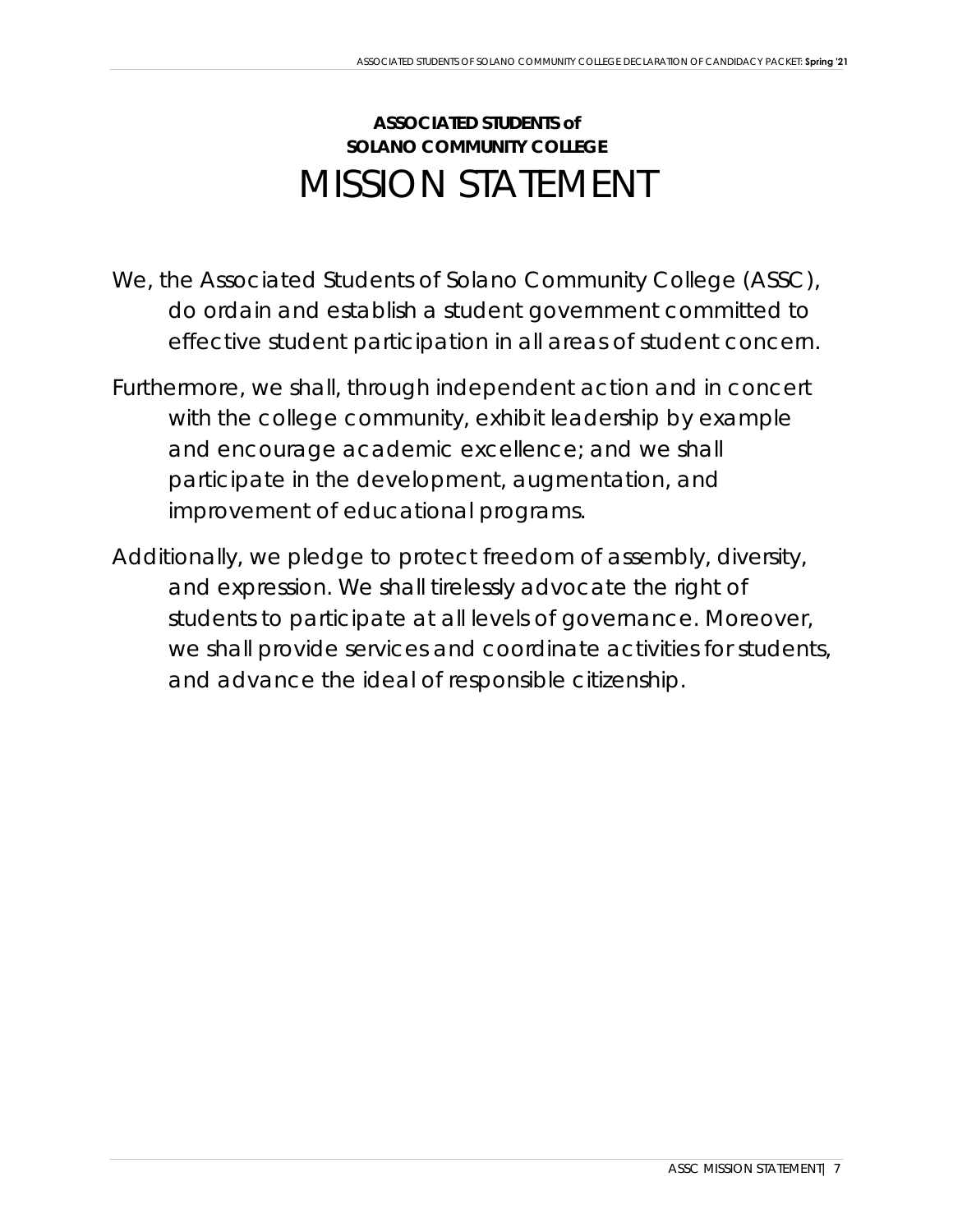# **ASSOCIATED STUDENTS** *of* **SOLANO COMMUNITY COLLEGE CONSTITUTION**

#### **Article I. Name**

The name of this organization shall be the Associated Students of Solano Community College, hereafter referred to as the ASSC.

# **Article II. Purpose**

The purpose of the ASSC is to provide effective representation of the students of Solano Community College and to influence decisions within the college on behalf of student interests and needs.

#### **Article III. Membership**

The membership of the ASSC shall consist of all students currently enrolled at Solano Community College.

#### **Article IV. Representation**

- **Section I.** The ASSC shall be represented by the Executive Board and the Student Senate. No member of the Executive Board or the Student Senate may hold two offices simultaneously.
- **Section II.** A Legislative Advocate shall be elected during a general election, and shall serve a term equal to that of the ASSC President, and may be removed from office according to the procedure for removing an elected officer. The Legislative Advocate shall be a member of the Executive Board.
- **Section III.** A Solano Community College District Student Trustee shall be elected in a general election, and shall serve a term set by the District. Candidates for the Student Trustee shall meet the qualifications set for President of the ASSC and any additional Student Trustee requirements set by the District. The Student Trustee shall be a member of the Executive Board.

#### **Article V. Executive Board**

**Section I.** The Executive Board shall consist of the following elected and appointed positions:

- A. President
- B. Vice-President
- C. Legislative Advocate
- D. Student Trustee
- E. Executive Secretary
- F. Treasurer
- G. Public Relations Officer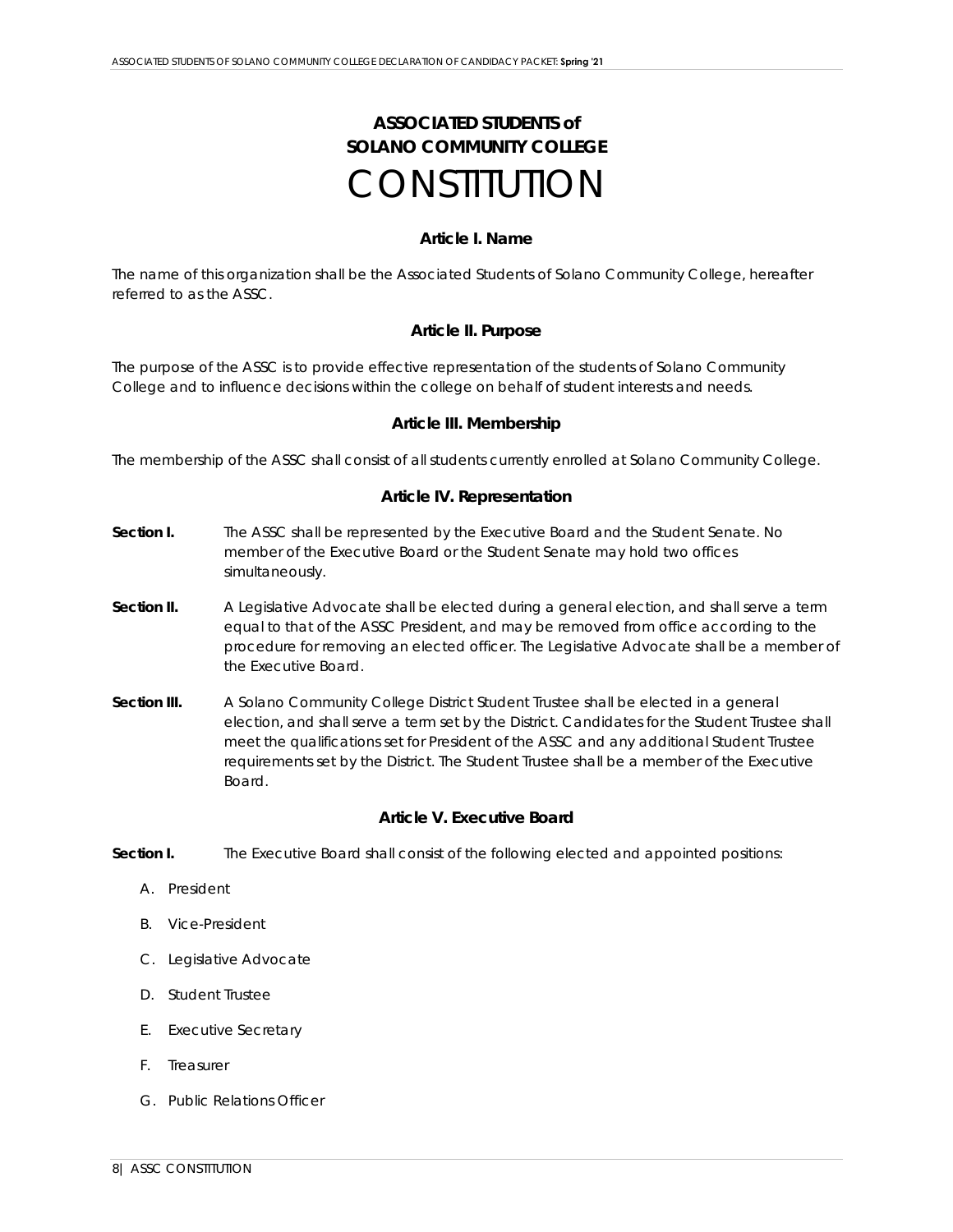**Section II.** The Executive Board shall consist of elected and appointed positions.

#### **A. Elected Positions**

- 1. The President and Vice-President shall be elected positions.
- 2. Each candidate for the Presidency shall select a Vice- Presidential running mate and they shall run for their respective offices as a unit in a general election before the students of Solano Community College. In the event one of the units does not win a simple majority, a runoff election will be held between the two units receiving the highest number of votes. The unit receiving the highest number of votes in the runoff election shall be declared the winner.
- 3. Minimum qualifications for the all elected officer positions are defined in the ASSC Bylaws.
- 4. Succession procedures for the President and/or Vice-President
	- a. In the event that the office of President shall be vacated, the Vice-President shall resume the position, duties, and term of the President.
	- b. In the event that the office of Vice-President shall be vacated, the President shall nominate a candidate for Vice-President. A two-thirds majority vote of the Student Senate is needed for the nominee to take office. In the event that the first nominee does not receive two-thirds, another nomination shall be made by the President.
	- c. In the event that both the office of President and the office of Vice-President should become vacant simultaneously, the Student Senate will elect a President/Vice-President unit to complete the term of the previous President/ Vice President unit.
		- i. Candidates for succession can be nominated by any Senator or Executive Board member, or a petition of fifty ASSC members.
		- ii. The candidates shall meet the criteria for the positions as defined in the ASSC Bylaws.
		- iii. In the event that half of the Student Senate positions are vacant at the time of the President/Vice-President vacancy, a general election shall be held as defined in Article V, Section II.A.2. The President/Vice Presidentelect shall take office one week after the results of the election, and their term will end on May 31.
	- d. In the event that the office of Student Trustee shall be vacated, the President shall nominate a candidate for Student Trustee. A two-thirds majority vote of the Student Senate is needed for the nominee to take office. In the event that the first nominee does not receive two-thirds, another nomination shall be made by the President.
	- e. In the event that the office of Legislative Advocate shall be vacated, the President shall nominate a candidate for Student Trustee. A two-thirds vote of the Student Senate is needed for the nominee to take office. In the event that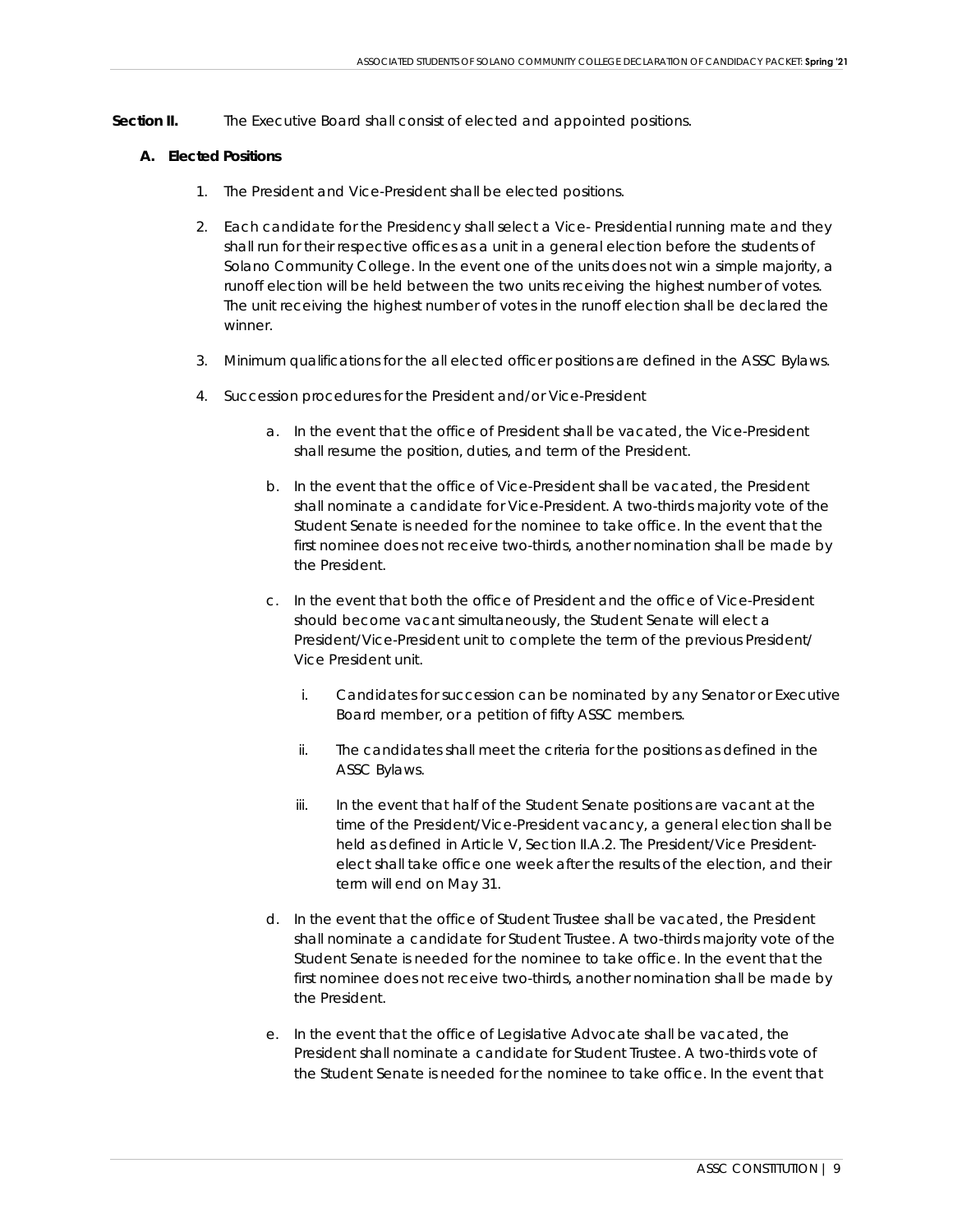the first nominee does not receive two-thirds, another nomination shall be made by the President.

#### **B. Appointed Positions**

- 1. The Executive Secretary, Treasurer, and Public Relations Officer shall be appointed by a Selection Committee composed of students and the ASSC Advisor. The composition of the Selection Committee shall be defined in the ASSC Bylaws.
- 2. Minimum qualifications for the positions of Secretary, Treasurer, and Public Relations Officer are defined in the ASSC Bylaws.
- 3. The Secretary, Treasurer, and Public Relations Officer shall officially take their positions upon their appointment by the Selection Committee and the confirmation of the President and Vice-President. The appointments and confirmation may be made any time after June 1 and thereafter the term of office for these positions will coincide with that of the President and Vice-President.

#### **Article VI. Student Senate**

- **Section I.** The Student Senate shall consist of the following Senate Positions:
	- A. Governing Board Representative
	- B. Senator for Curriculum (Vocational)
	- C. Senator for Curriculum (Academic)
	- D. Senator for Student Services
	- E. Senator for Diversity Affairs
	- F. Senator for Business Services
	- G. Senator for Business
	- H. Senator for Fine and Applied Arts
	- I. Senator for Health and Physical Education
	- J. Senator for Humanities
	- K. Senator for Science and Mathematics
	- L. Senator for Social Science
	- M. Senator for Career Technical Education
- **Section II.** Members of the Student Senate shall be appointed by a Selection Committee composed of students and the ASSC Advisor. The composition of the Selection Committee is defined in the ASSC Bylaws.
- **Section III.** The meetings of the Student Senate shall be conducted as follows:
	- A. The Student Senate shall meet at least once a month during the academic year.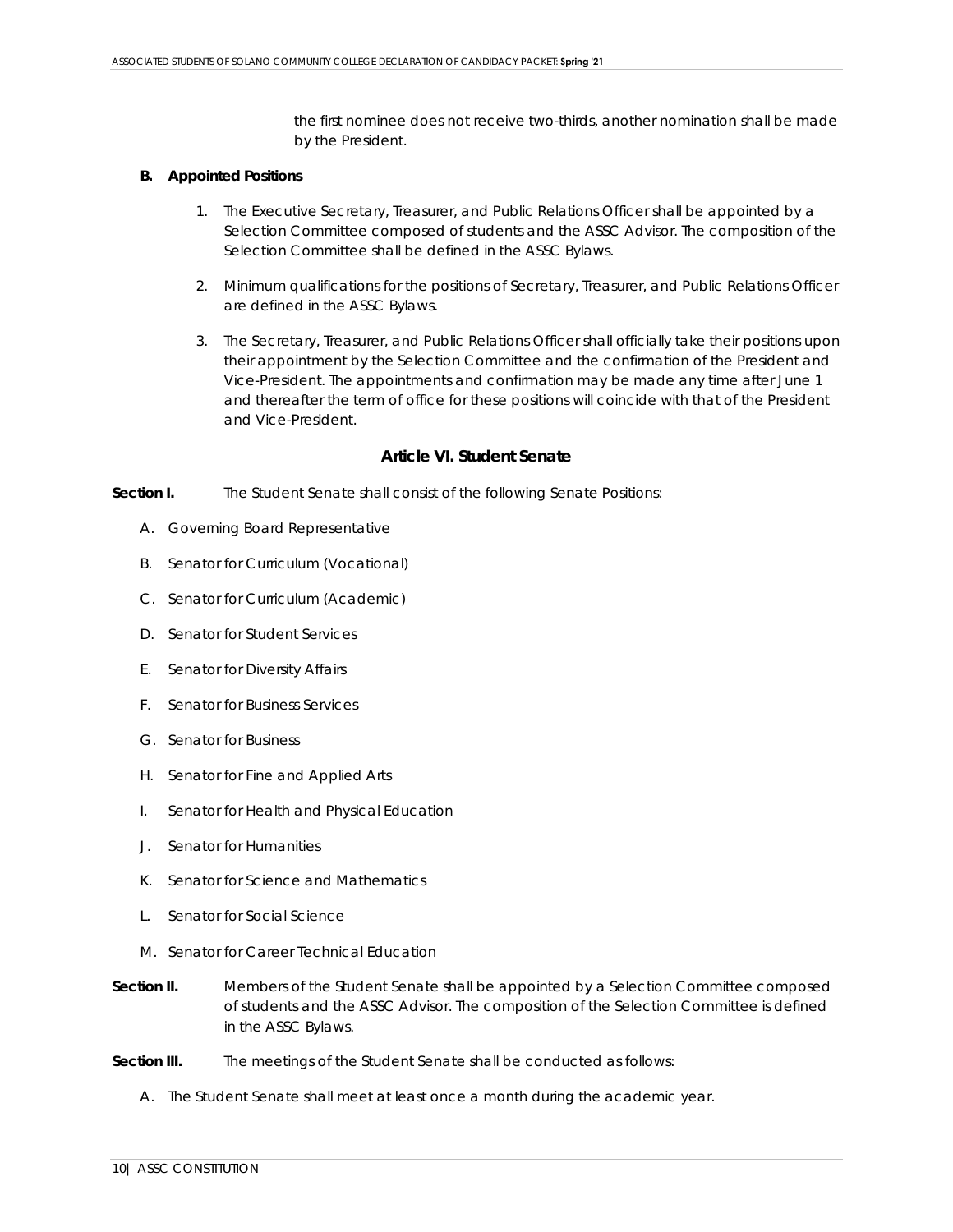- B. Half plus one of the positions held on the Student Senate shall constitute a quorum. Roll Call shall determine the presence or the absence of a quorum.
- C. The meetings shall be conducted in accordance with parliamentary procedure as defined in *Robert's Rules of Order, Newly Revised Edition*.
- D. Each member of the Student Senate shall have one vote.
- E. The President shall have the right of veto. A two-thirds majority vote of the Student Senate is necessary to override the veto.

# **Article VII. Recall of Elected Officers**

- **Section I.** Recall of any elected officer may be initiated with the presentation to the Student Senate of a petition which contains 200 or more signatures of ASSC members. The petition specifically must state the reason for which the incumbent is being recalled.
- **Section II.** The Student Senate shall appoint a Procedural Review Committee as provided for in the ASSC Bylaws to review the charge and to verify the authenticity of the signatures on the petition.
- **Section III.** The Procedural Review Committee shall make a written recommendation based on the findings of the investigation to the Student Senate to proceed or discontinue with the recall proceedings. A recommendation to discontinue with the proceedings must be the result of:
	- 1. unfounded or unsubstantiated charge(s), and/or
	- 2. insufficient number of valid signatures.

If the recommendation is to continue with the recall process, the Student Senate must comply with the recommendation.

- **Section IV.** If the Procedural Review Committee recommends that the recall proceedings continue, the procedure shall be as follows:
	- A. A recall vote of the ASSC membership shall be taken.
	- B. A two-thirds vote of ASSC members participating in the recall vote shall be required to remove an incumbent from office.

# **Article VIII. Impeachment of Appointed Officers and Senators**

**Section I.** An appointed Officer or Senator may be impeached for at least one of three reasons:

- A. Hostile or violent language or behavior towards any person or property, private or public, while fulfilling the duties of his or her position, or while representing the ASSC, or while on Solano Community College grounds.
- B. Any illegal behavior while fulfilling the duties of his or her position, or while representing the ASSC, or while on Solano Community College grounds.
- C. Gross negligence of the duties of his or her position.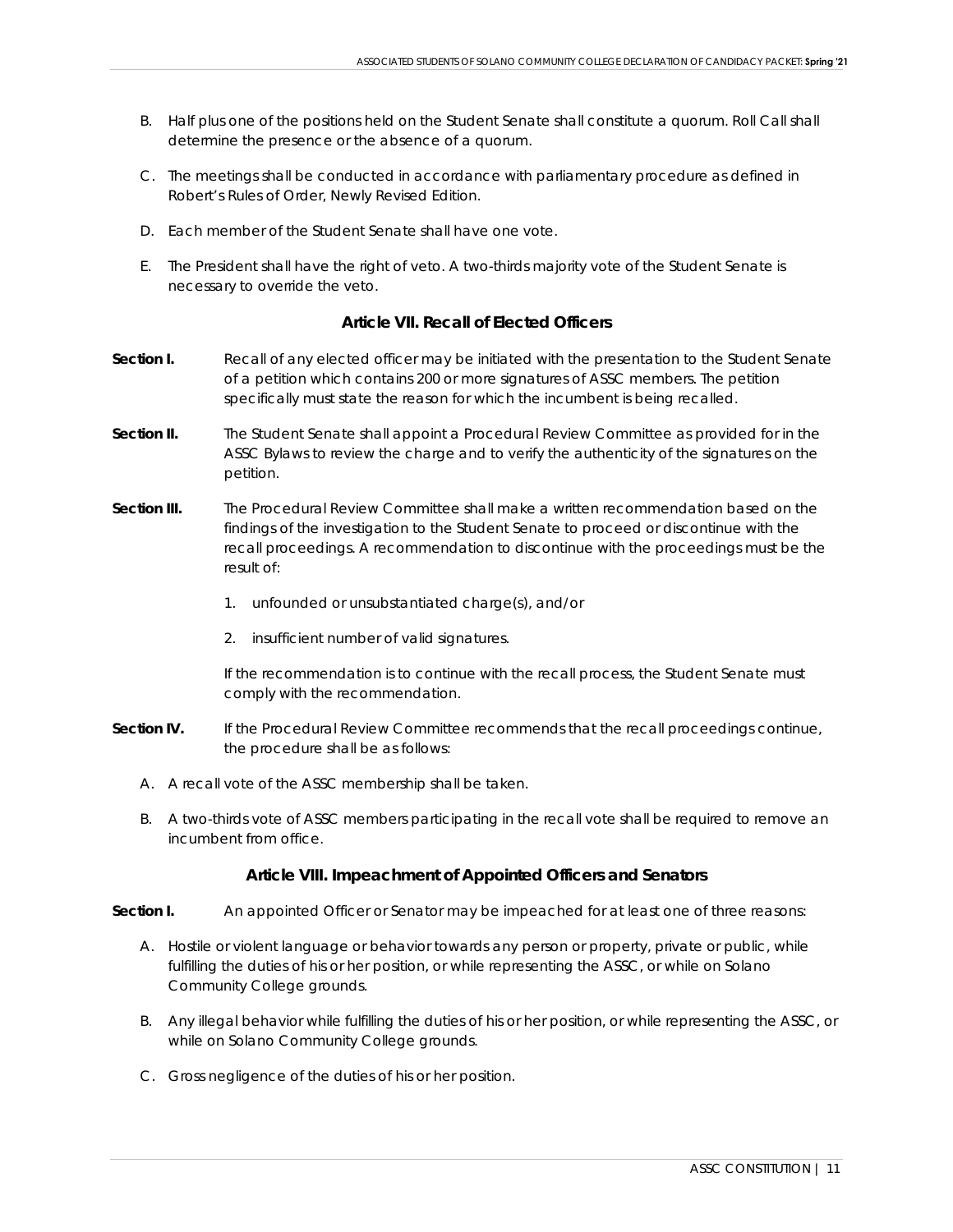**Section II.** Impeachment proceedings can be initiated by a petition of 200 ASSC members.

- A. The petition must contain printed name, student identification number, and address of each signer.
- B. The petition must specifically state the reason for which the impeachment procedures are being called.
- C. The petition must contain the name and position of only one official to be impeached.
- D. The Procedural Review Committee shall be appointed as provided for in the ASSC Bylaws to review the charge and to verify the authenticity of the signatures on the petition.
- E. The Procedural Review Committee shall make a written recommendation based on the findings of the investigation to the Student Senate to proceed or discontinue with the impeachment.
	- 1. A recommendation to discontinue with the impeachment proceedings must be the result of
		- a. unfounded or unsubstantiated charge(s) and/or
		- b. an insufficient number of valid signatures.
	- 2. The Student Senate must comply with the recommendation of the Procedural Review Committee.
- **Section III.** Impeachment proceedings can be initiated by a written charge from any Senator or Executive Board officer.
	- A. The charge must specifically state the reason for which the impeachment procedures are being called.
	- B. The charge must contain the name and position of only one official to be impeached.
	- C. The charge must be presented to the President, and must be presented at the next meeting of the Student Senate.
	- D. If at least two Senators support the continuation of the impeachment procedures, the President must appoint the Procedural Review Committee in accordance with the ASSC Bylaws.
	- E. The Procedural Review Committee, based on the investigation, can only discontinue the proceedings based on unfounded or unsubstantiated charge(s).
	- F. The Student Senate must follow the recommendation to proceed or discontinue with the impeachment proceedings.
- **Section IV.** If the impeachment proceedings continue, the charges and the results of the Procedural Review Committee shall be made available to the Senate and a vote of at least two-thirds shall be necessary to remove the official from office.
- **Section V.** Any official removed from office may not hold any other elected or appointed office of the ASSC for one year after removal from office.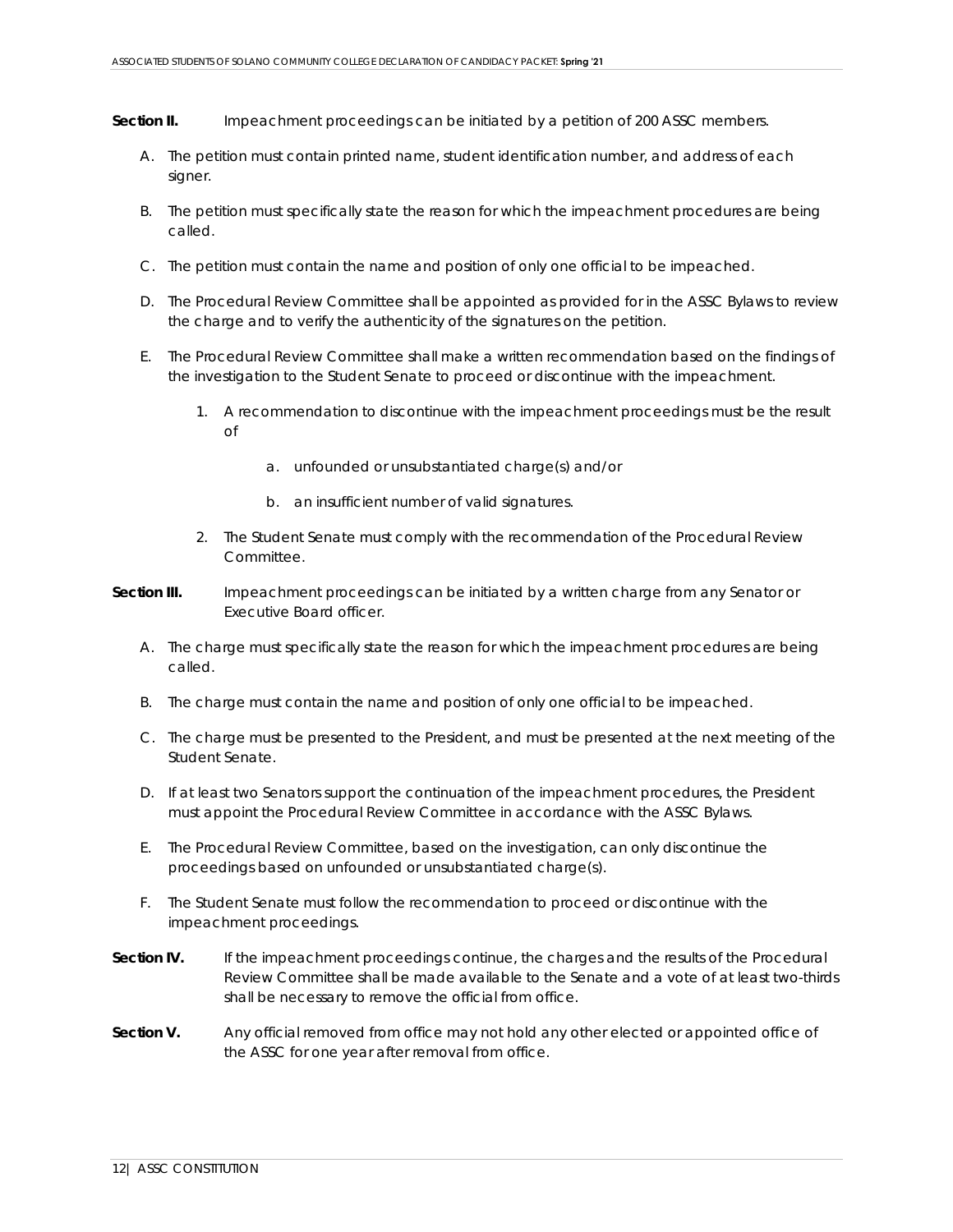**Section VI.** The results or investigative results of the impeachment proceedings cannot be used by the ASSC to publicly or privately defame the character of the person who was the object of the proceedings.

# **Article IX. Amendments and Ratification**

- **Section I.** Amendments to this Constitution may be proposed by a two-thirds vote of the Student Senate, or by the presentation of a petition of 200 or more signatures of ASSC members.
- **Section II.** Ratification of this Constitution and any proposed amendments shall be placed on the spring semester general election ballot and shall require a two-thirds vote of the ASSC membership.
- **Section III.** This Constitution shall take effect on the first day of June after ratification. Any part of the ASSC Bylaws that conflict with this Constitution shall become void at the time this Constitution becomes effective.
- **Section IV.** The proposed amendments and/or ratification must be posted in a well-populated, conspicuous area at least ten (10) school days prior to the election.

# **Article X. ASSC Bylaws**

Additions or amendments to the ASSC Bylaws may be proposed by any Senator or by petition of 50 signatures of the ASSC membership presented to the Student Senate, and upon ratification of a majority of the Student Senate, shall become a part of the Bylaws.

RATIFIED: May 27, 1989

AMENDED: April 21, 1994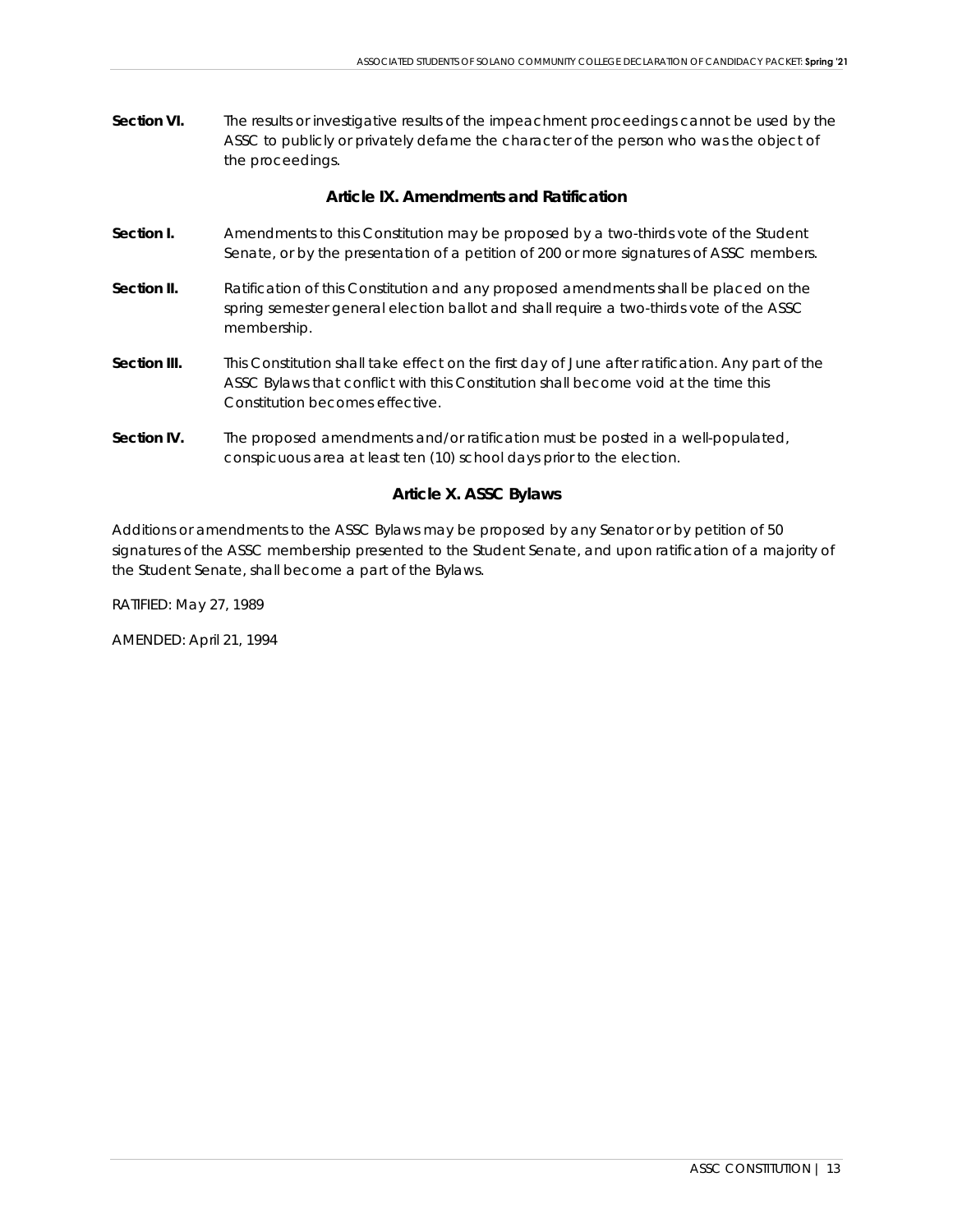# **ASSOCIATED STUDENTS** *of* **SOLANO COMMUNITY COLLEGE**

# BYLAWS

# **Article I. Elected and Appointed Officers**

**Section I.** General Eligibility Requirements for Executive Board Officers, Student Trustee, and Legislative Advocate

- A. Executive officers shall be able to communicate oral or written ideas to others.
- B. Executive officers shall be enrolled at Solano Community College (SCC) in a minimum of 5 units at the time of filing to run for office, or at the time of their appointment, and for the duration of the time they serve in their respective office.
- C. Executive officers shall have a minimum cumulative GPA of at least a 2.30 in all course work taken at Solano Community College at the time of filing to run for office, or at the time of their appointment, and for the duration of the time they serve in their respective office.
- D. Executive officers shall have completed at least 5 units of course work at Solano Community College at the time of filing to run for office, or at the time of their appointment, and for the duration of the time they serve in their respective office.

#### **Section II.** Specific Eligibility Requirements for Appointed Executive Board Officers

- A. For the office of Executive Secretary:
	- 1. Completion of English 1 or an equivalent course with a grade of C or better.
	- 2. Knowledge of Microsoft Office and similar computer programs.
- B. For the office of Treasurer:
	- 1. If necessary the student must take and complete a budget management training course chosen by the Selection Committee.
- C. For the office of Public Relations Officer:
	- 1. Experience in and knowledge of journalism, public relations, marketing, and photography.
- **Section III.** Specific Eligibility Requirements for Student Senate positions.
	- A. All Senators must be enrolled in a minimum of 6 (six) units at SCC.
	- B. Senators selected for Governing Board Representative, Student Services, Curriculum (Academic & Vocational), Diversity Affairs, and Business Services will:
		- 1. Have knowledge of their respective positions for which they seek appointment. (see Article III, Section 2)
		- 2. Have earned a minimum cumulative GPA of 2.0 for all, if any, course work taken at Solano Community College. (New students to SCC may serve one semester with no GPA.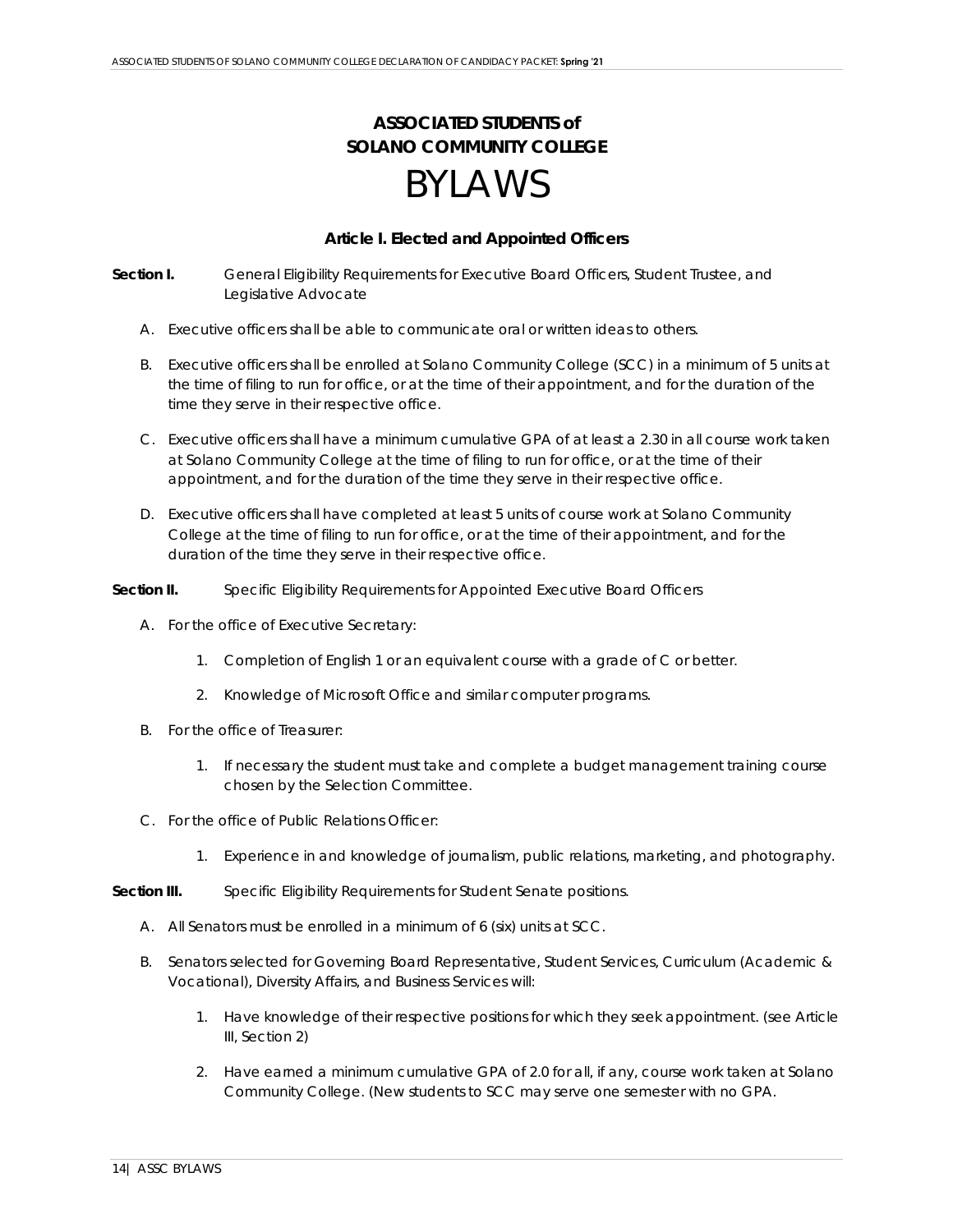However, after that one semester, their GPA must be at least a 2.0 or it will result in their immediate removal.

- C. Academic Division Senators shall:
	- 1. Have knowledge of their respective divisions for which they seek appointment.
	- 2. Meet the same requirements as stated in Section III.B.2.
- D. When the Selection Committee meets at the start of a semester or intersession period, all senators are to be evaluated and reseated or dismissed as appropriate. Positions can be retained in intersession periods regardless of other eligibility requirements such as enrollment.

#### **Article II. Selection Committee**

- **Section I.** The Selection Committee shall consist of the ASSC President (who shall chair the Selection Committee), the ASSC Vice President, Legislative Advocate, the Student Trustee, and the ASSC Advisor.
	- A. The Selection Committee shall select and appoint the following positions: Executive Secretary, Treasurer, and Public Relations Officer.
- **Section II.** The Senate Selection Committee shall consist of the ASSC President (who shall chair the Senate Selection Committee), the ASSC Vice President, the ASSC Advisor, Legislative Advocate, Student Trustee, and a former ASSC Senator, who has not applied for the Student Senate and who has been selected by both the ASSC Advisor and ASSC President.
	- A. The Senate Selection Committee shall select and appoint all Student Senators.
- **Section III.** The Selection Committee may convene at any time throughout the year for the purpose of adding or removing ASSC Officers.
	- A. Senators and Appointed Executive Board Members may be removed from office with a unanimous vote from the selection committee. The reasons must be clearly stated on a typed letter to the senate. All members of the selection committee need to be present. All members must sign the letter. The letter must be presented to the senate for approval. A two-thirds vote is required to confirm the removal.
	- B. Elected officers may only be removed through impeachment.

# **Article III: Duties of the ASSC Officers**

- **Section I.** The Executive Board shall propose to the ASSC Student Senate new policy and changes. The Executive Board shall implement policy established by the Student Senate, coordinate the day-to-day business of the ASSC, and oversee ASSC finances. The duties of the Executive Board shall include, but are not limited to, the following:
	- A. The ASSC President shall:
		- 1. Preside over all Student Senate and Executive Board meetings.
		- 2. Communicate any and all pertinent ASSC and SCC information and business to ASSC.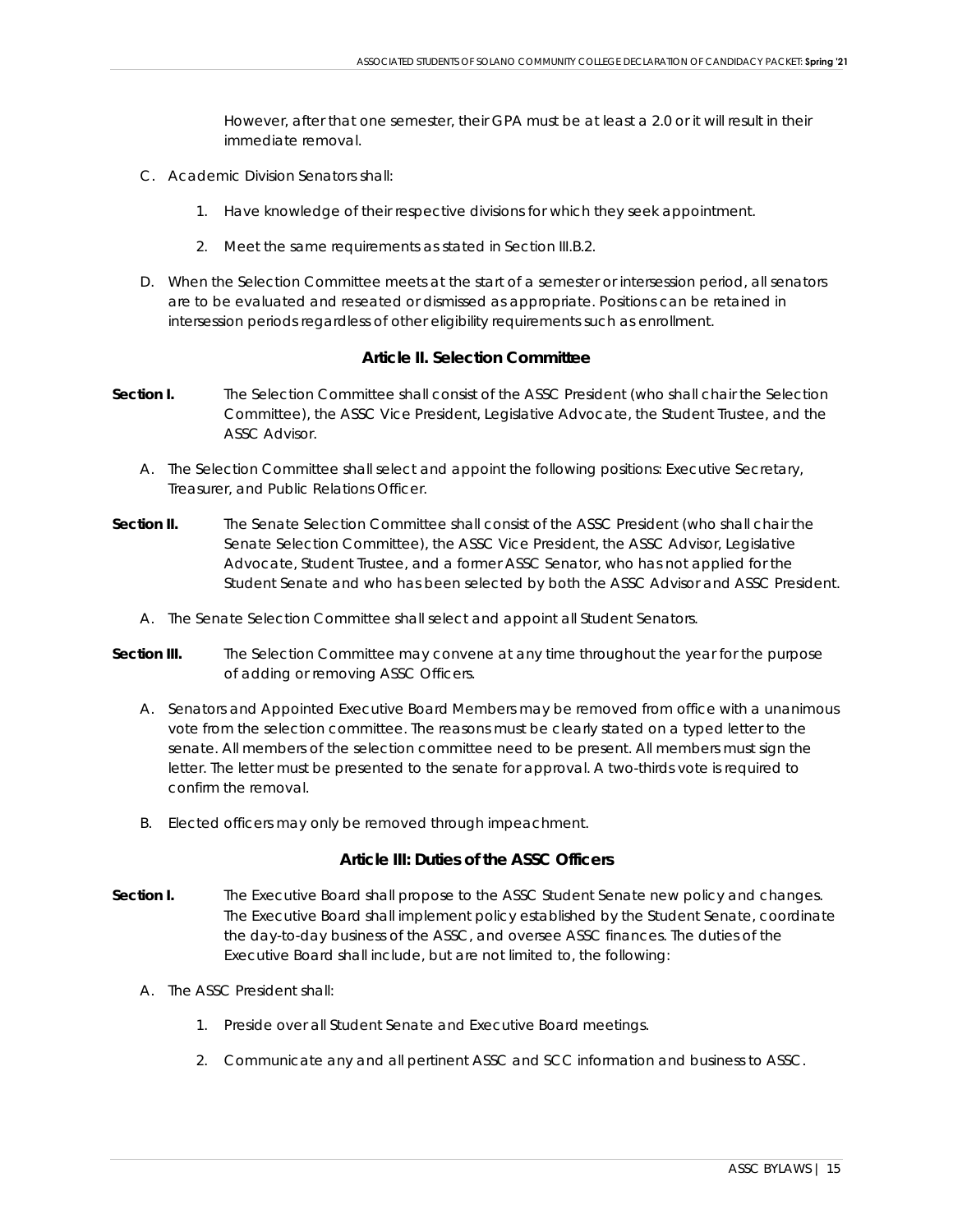- 3. Create and abolish student committees of the ASSC; and appoint ASSC members to chair such committees.
- 4. Serve as the ex-officio member of ASSC committees established by the Executive Board or Student Senate.
- 5. Issue official statements and documents, which will be drafted by the Executive Secretary and approved by the Student Senate.
- 6. Establish and recommend a budget to the ASSC Student Senate at the beginning of the fall semester.
- 7. Ensure that all members of the ASSC are properly trained and have a working knowledge of ASSC governing documents, parliamentary procedures, the Brown Act, and shared governance. This will be in conjunction with any training set forth by the ASSC Advisor.
- 8. Appoint students to serve on all committees that allow students.
- B. The ASSC Vice President shall:
	- 1. Assist the President in his/her duties as defined in Article III, Section 1.A.1-7.
	- 2. In the absence of the President, preside over ASSC meetings, and represent the President in all other matters where the ASSC President usually represents the ASSC.
	- 3. Chair the Inter-Club Council (ICC), the Club Funding Committee, and any other such committee formed by the ICC.
	- 4. Perform the duties as outlined in the ICC Constitution. (Article VI, Section 1)
- C. The ASSC Executive Secretary shall:
	- 1. Take the minutes of all ASSC meetings and post the minutes by the Friday morning following the ASSC meeting.
	- 2. Prepare the agendas of all ASSC meetings and post the agendas by 12:30 pm on the Thursday prior to the ASSC meeting, in accordance with the Brown Act.
	- 3. Maintain a file of all pertinent records and materials of ASSC. Hard copies are to be provided to the Student Development Office. Virtual copies are to be stored on the ASSC Shared Drive, and uploaded to the ASSC website.
	- 4. Be responsible for drafting, maintaining, and copying all ASSC correspondence, official statements, and documents.
- D. The ASSC Treasurer shall:
	- 1. Maintain financial control of ASSC finances within the ASSC-approved annual budget and in accordance with appropriate college accounting policies and procedures.
	- 2. Make authorized expenditures maintain a file copy in the ASSC Office and keep on file for two years.
	- 3. Chair the Capital Improvements Committee and make recommendations to the ASSC Student Senate.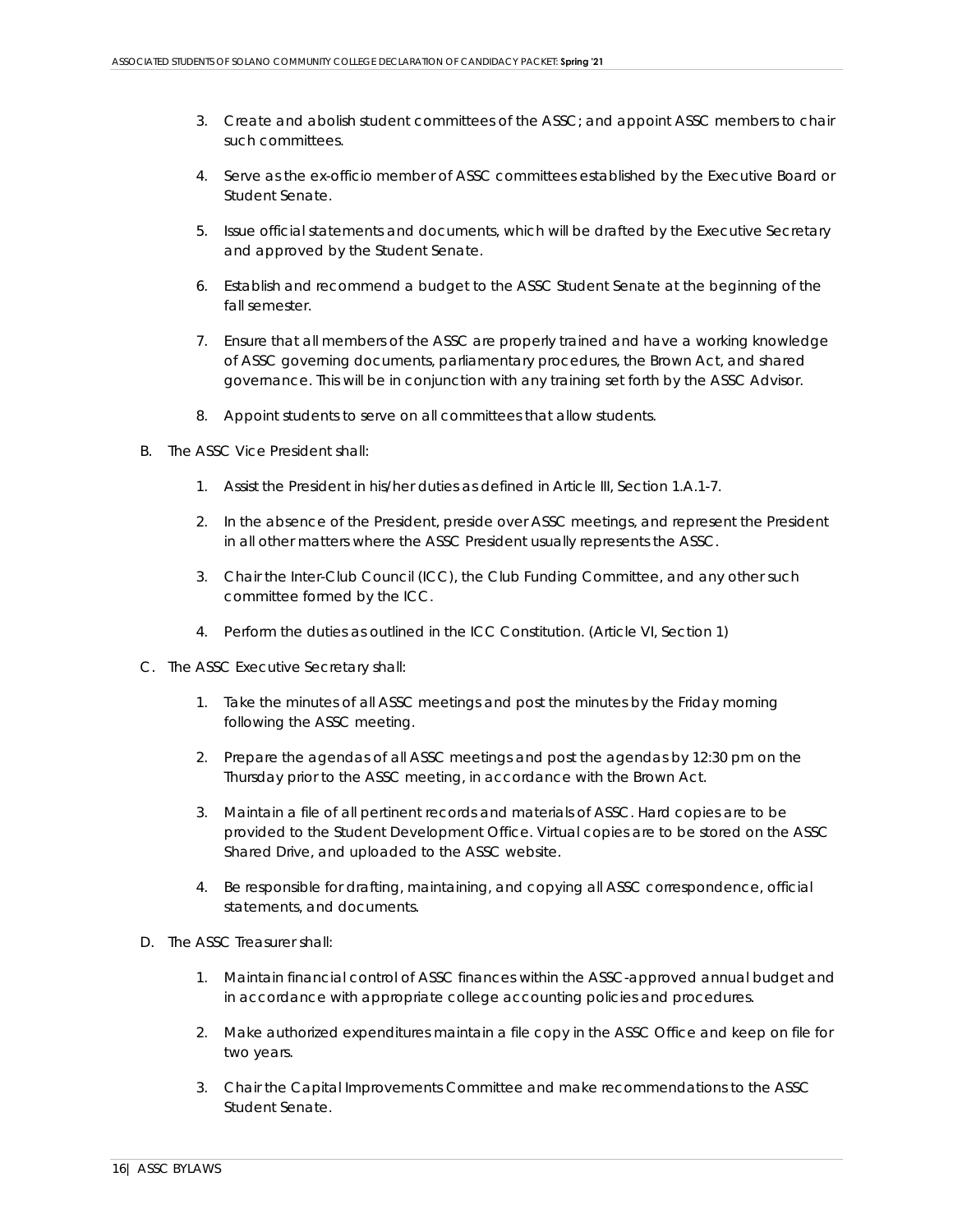- 4. Provide an accounting of all revenues, expenditures, and general donations to the ASSC Student Senate on monthly basis.
- E. The ASSC Public Relations Officer shall:
	- 1. Work with the Executive Board and the College to establish effective communication on behalf of SCC students.
	- 2. Control and distribute the ASSC Newsletter.
	- 3. Obtain prior approval from the ASSC President and ASSC Advisor before disseminating or distributing publicity (such as press releases, flyers, and posters) and other public relations materials promoting ASSC and ICC activities.
- F. All ASSC Executive Board Officers shall:
	- 1. Attend the meetings pertinent to their positions and Executive Board meetings; attendance is mandatory for all officers. If unable to attend, the officer shall notify the ASSC Advisor and President at least 24 hours in advance. Three or more unexcused absences may be grounds for impeachment, at the discretion of the ASSC Advisor and remaining members of the ASSC Executive Board. This pertains to the regularly scheduled meetings and is not subject to emergency meetings or unofficial meetings.
	- 2. Be available at least five hours a week in the ASSC Workroom for appointments and other ASSC- related work.
- **Section II.** The ASSC Student Senate shall propose and establish policy for the ASSC; oversee the general operation of the ASSC; exhibit leadership by example and encourage academic excellence; and participate in the development, augmentation, and improvement of the academic program. The duties of the Senators shall include, but are not limited to, the following:
	- A. Representing SCC students at all levels of shared governance, including campus-wide committees, the Governing Board, student forums, taskforces, and hiring committees.
	- B. Attending all ASSC meetings and all assigned committee meetings. Absences must be reported 24 hours in advance to the ASSC Advisor and the ASSC President. Three or more unexcused absences may be grounds for impeachment, at the discretion of the ASSC Advisor and remaining members of the ASSC Executive Board. This pertains to the regularly scheduled meetings and is not subject to emergency meetings or unofficial meetings..
	- C. Being available at least three hours a week to participate in ASSC-related activities. These hours do not include the regular ASSC weekly meeting.
	- D. Maintaining an ASSC bulletin board at SCC.
	- E. The Governing Board Representative shall:
		- 1. Attend SCC District Governing Board meetings and report on ASSC. If unable to attend, the Representative shall request that the Student Trustee give such reports.
		- 2. Report to the Student Senate the activities of the Governing Board as they pertain to the welfare, concerns, and morale of the students and ASSC at SCC.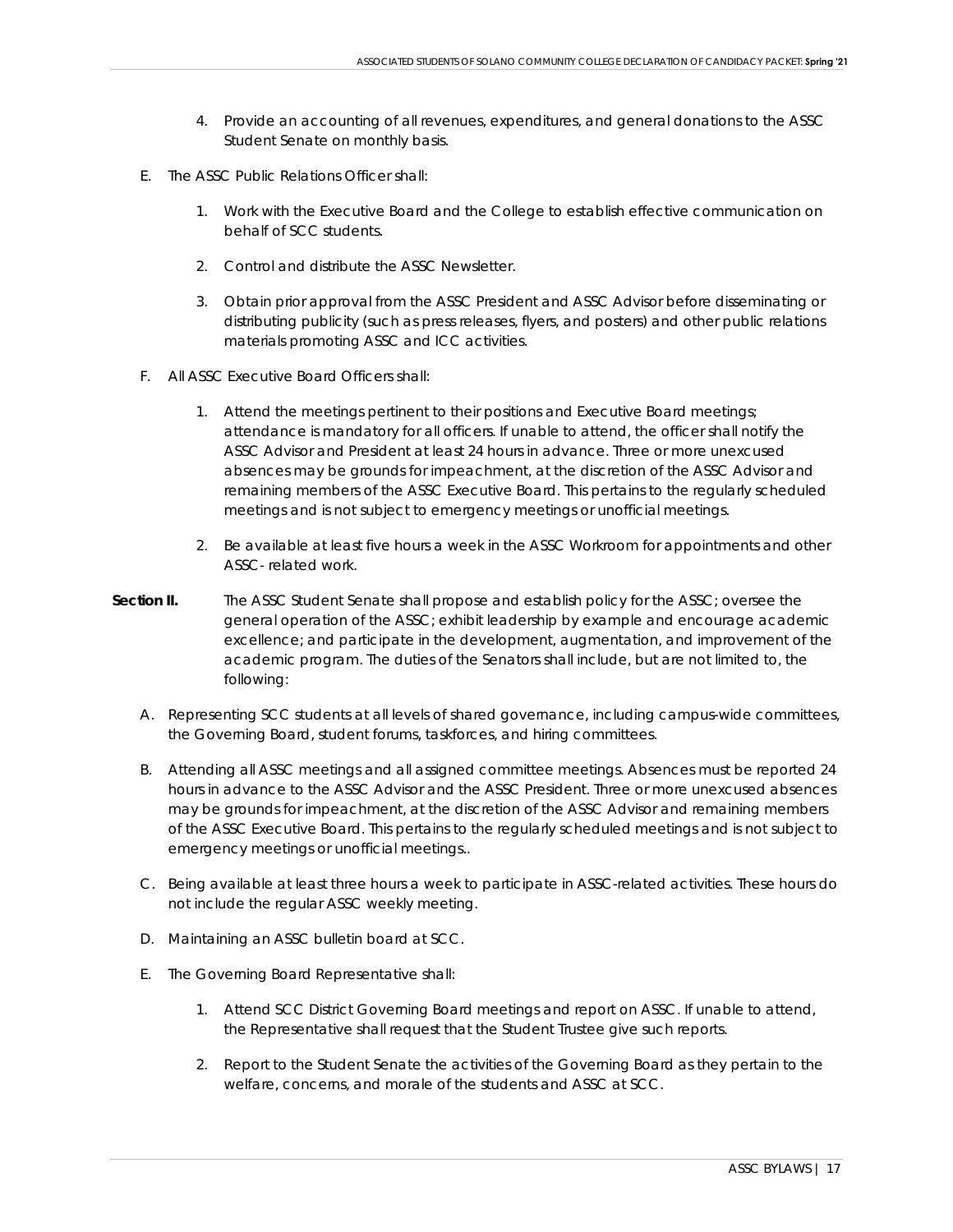- F. The Student Services Senator shall:
	- 1. Attend any meetings of the SCC Student Services division requiring a student member, unless the ASSC President has appointed another student representative.
	- 2. Report to the ASSC Student Senate the activities within the Student Services division.
	- 3. Chair the Spring ASSC Election Committee, unless participating as candidate in the election.
- G. The Academic and Vocational Curriculum Senators shall:
	- 1. Attend the SCC Curriculum Committee meetings.
	- 2. Report to the ASSC Student Senate the activities of the SCC Curriculum Committee.
	- 3. Accept student body opinions on the SCC curriculum and report findings to the ASSC Student Senate and the SCC Curriculum Committee.
- H. The Diversity Affairs Senator shall:
	- 1. Attend the SCC Staff Diversity Committee meetings and Student Equity Committee meetings.
	- 2. Report to the ASSC Student Senate the activities of both committees.
	- 3. Accept student body concerns involving illegal discrimination and harassment and forward these concerns to the appropriate agencies on campus.
- I. The Business Services Senator shall:
	- 1. Attend any meetings in the Administrative and Business Services Division, including the Financial and Budget Planning Advisory Council (FABPAC), requiring a student member, unless the ASSC President has appointed another student representative.
	- 2. Report to the ASSC Student Senate the activities within the Business Services Division.
	- 3. Meet with potential and existing contract representatives along with the ASSC President and ASSC Advisor. Make appropriate recommendations and give reports from such meetings with contractors to the ASSC Student Senate.
- J. Academic Division Senators shall:
	- 1. Meet with their respective division chairs on a regular basis. The meeting should occur when the division chairs hold office hours and be a regularly scheduled meeting.
	- 2. Report to the ASSC Student Senate the activities within their respective divisions.
	- 3. Report on the Governing Board meetings and business pertaining to the ASSC.
	- 4. All Senators shall be available to chair committees of the ASSC, as well as be able to participate with such committees. This also includes in the helping of such committees work and programs. And attend any such meetings as required, to include the SCC Governing Board meetings for presentations.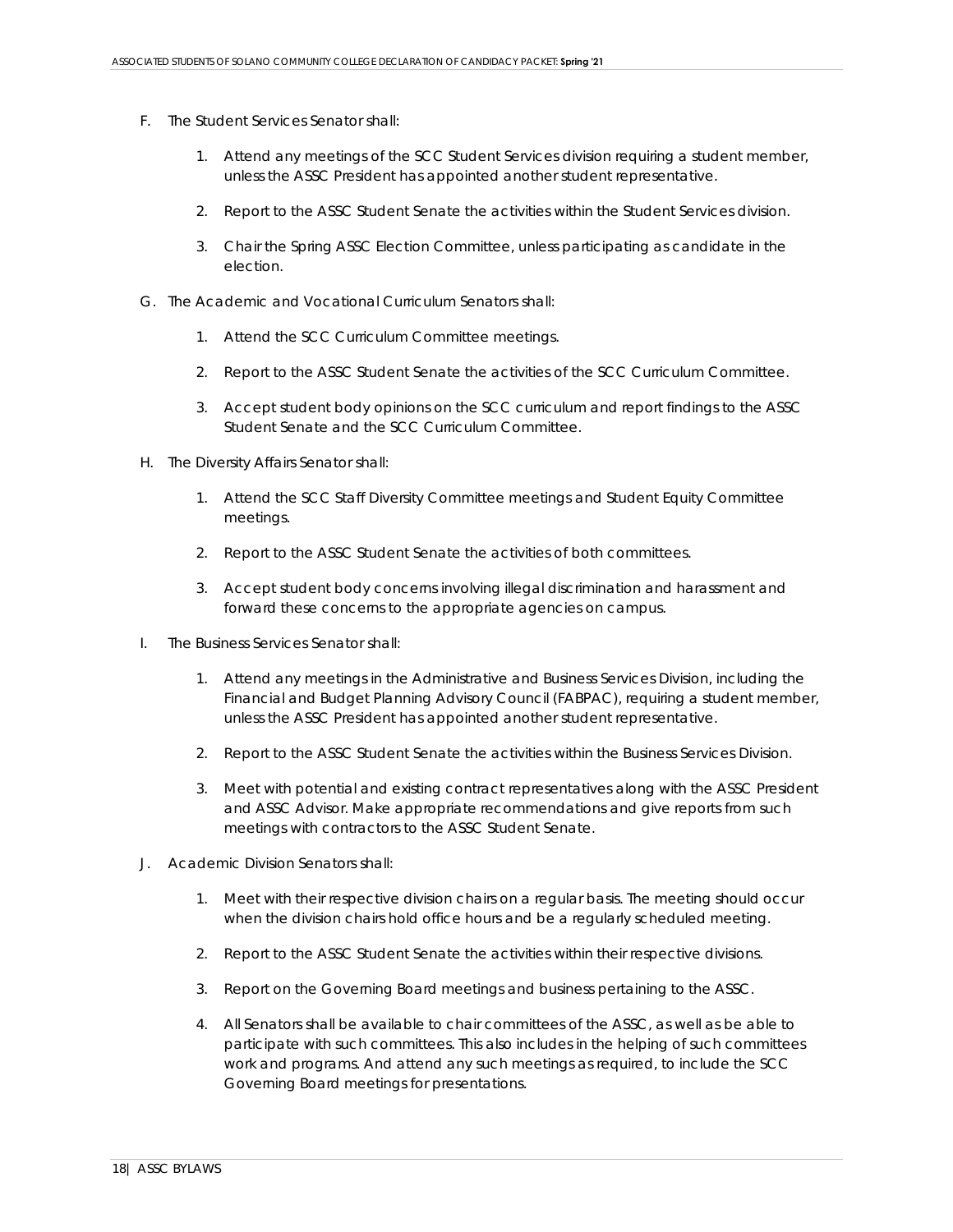- K. The ASSC Student Trustee shall:
	- 1. Serve on the Executive Board.
	- 2. Attend all SCC District Governing Board Meetings.
	- 3. Attend all ASSC Student Senate and Executive Board meetings to report on the activities of the Governing Board.
	- 4. Assist the Governing Board Representative and the ASSC Secretary in maintaining a record of the SCC Governing Board proceedings.
- L. The ASSC Legislative Advocate shall:
	- 1. Serve on the Executive Board.
	- 2. Report on federal and state legislative affairs affecting students and the college.
	- 3. Represent SCC at national, statewide, and regional student meetings.
	- 4. Serve as the chairperson of the Political Activities Committees.

#### **Article IV. Standing Committees**

#### **Section I.** Select Interim Committee

- A. In the case that there is no ASSC President/Vice President elected through a general election before spring semester final exams, the Student Senate shall appoint a committee to conduct elections.
- B. The Committee shall consist of at least five (5) members of ASSC and the ASSC Advisor. If a Student Trustee and Legislative Advocate are elected in the spring, they shall serve as Committee members until such time the elections are held and a President/Vice President are elected. The Senate shall appoint the Committee Chair during the spring semester.
- C. The committee must hold elections during the first full month of the fall semester according to the guidelines in the ASSC Election Code.
- D. The Select Interim Committee shall have the power to conduct business on behalf of the Associated Students of Solano College, provided that the ASSC Advisor deems business necessary, ongoing, and pertinent. The first priority of the committee is to conduct elections. The Advisor will handle all other business of the ASSC until such time a President/Vice President is elected.
- E. The Committee shall collect applications for positions on the ASSC Student Senate and Executive Board.
- F. The Committee may not create a new Budget. However, if there is a Student Trustee and Legislative Advocate on the Committee, the Committee may create a new Budget with the assistance of the ASSC Advisor.

**Section II.** The ASSC Political Activities Committee shall:

- A. Be Co-Chaired by the Legislative Advocate.
- B. Monitor and research federal and state legislative affairs affecting students and the college.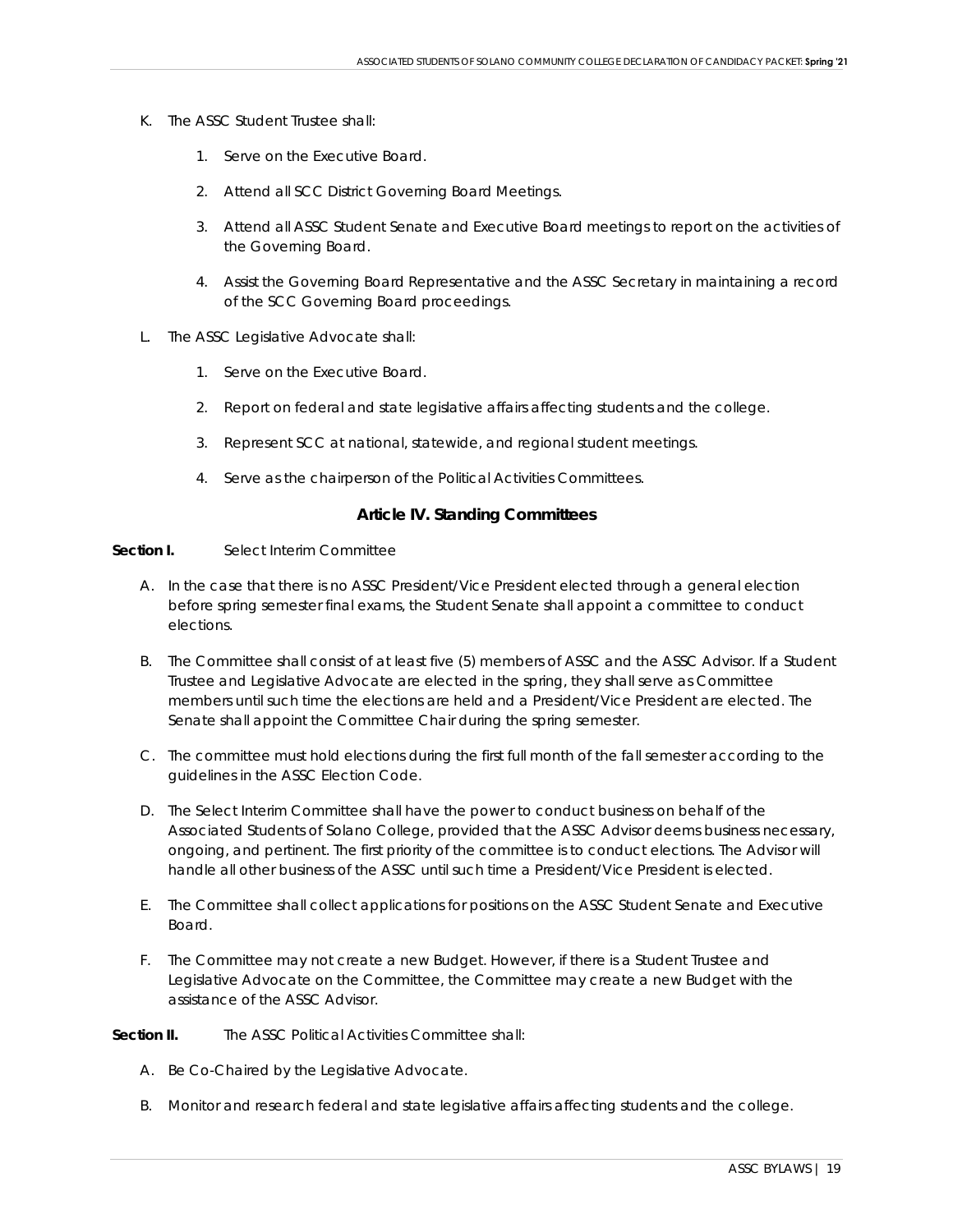- C. Coordinate student voter registration activities at the college.
- D. Solicit from the student membership political concerns and forward them to the appropriate channels, and collaborate with other political organizations to host approved political activities.

**Section III.** The Sports Promotion Committee shall:

- A. Be chaired by the ASSC Health & Physical Education Senator. The Chair shall work with the P.E./Athletics Dean and SCC athletic teams in promoting all SCC sporting events.
- B. Conduct on-campus advertising of Inter-Collegiate sporting events involving SCC athletic teams.

**Section IV.** The Inter-Club Council (ICC) shall:

- A. Be chaired by the ASSC Vice President.
- B. Consist of representatives of each of approved SCC clubs.
- C. Be governed by the ICC Constitution.

**Section V**. The Club Funding Committee shall:

- A. Be chaired by the ASSC Vice President.
- B. Recommend funding for petitioning clubs based on the guidelines set by the ASSC and the Inter-Club Council Constitution.

**Section VI.** The ASSC Activities Committee shall:

- A. Be co-chaired by the ASSC Vice President and Public Relations Officer.
- B. Develop written proposals, including an itemized budget, for student activities to be approved by the ASSC.
- C. Implement student activities in conjunction with the ASSC Executive Board and Student Senate.

**Section VII.** The ASSC Procedural Review Committee:

- A. ASSC will appoint a chair from among ASSC senators or executive board officers.
- B. The Procedural Review Committee shall conduct any recall and impeachment proceedings of elected/appointed officers and senators.
- C. The Procedural Review Committee shall examine whether activities of the ASSC are conducted contrary to the ASSC Constitutions, Bylaws, Election Code, ICC Constitution, and applicable governing documents, and shall alert the Executive Board, Student Senate, and/or ASSC Advisor of any inappropriate procedure or actions.
- **Section VIII.** Any member of the ASSC may participate in a standing committee, unless otherwise specifically prohibited by the ASSC Bylaws. The President, with Student Senate approval, may limit membership and qualifications for ASSC committees. Any ASSC member who meets the minimum qualifications set for Student Senators and meets the qualifications set by the Bylaws, can serve as committee chair.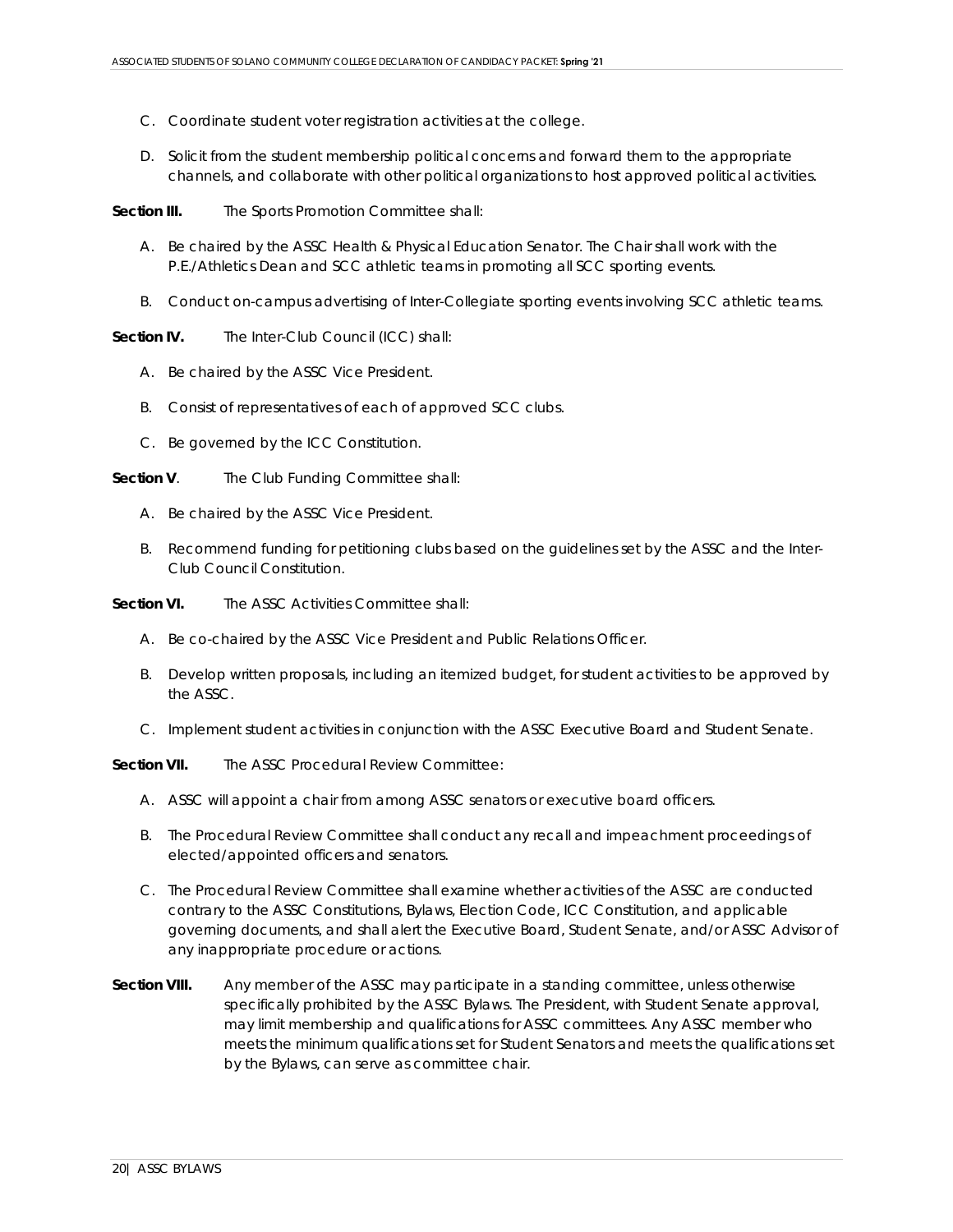# **Article V. Additional Documents**

- **Section I.** Financial Document
	- A. The ASSC maintain a document that provides additional rules for expenditures.
	- B. The Financial document requires the same vote as Bylaws to amend.
- **Section II.** Record of Action
	- A. All actions taken by the ASSC and its committees are to be kept in a folder in the SDO labeled "Record of Action."
- **Section III.** Standing Rules
	- A. All Standing Rules are to be typed up and displayed wherever the student senate holds a meeting.
- APPROVED: May 24, 1994
- REVISED: January 20, 2000
- REVISED: September 9, 2014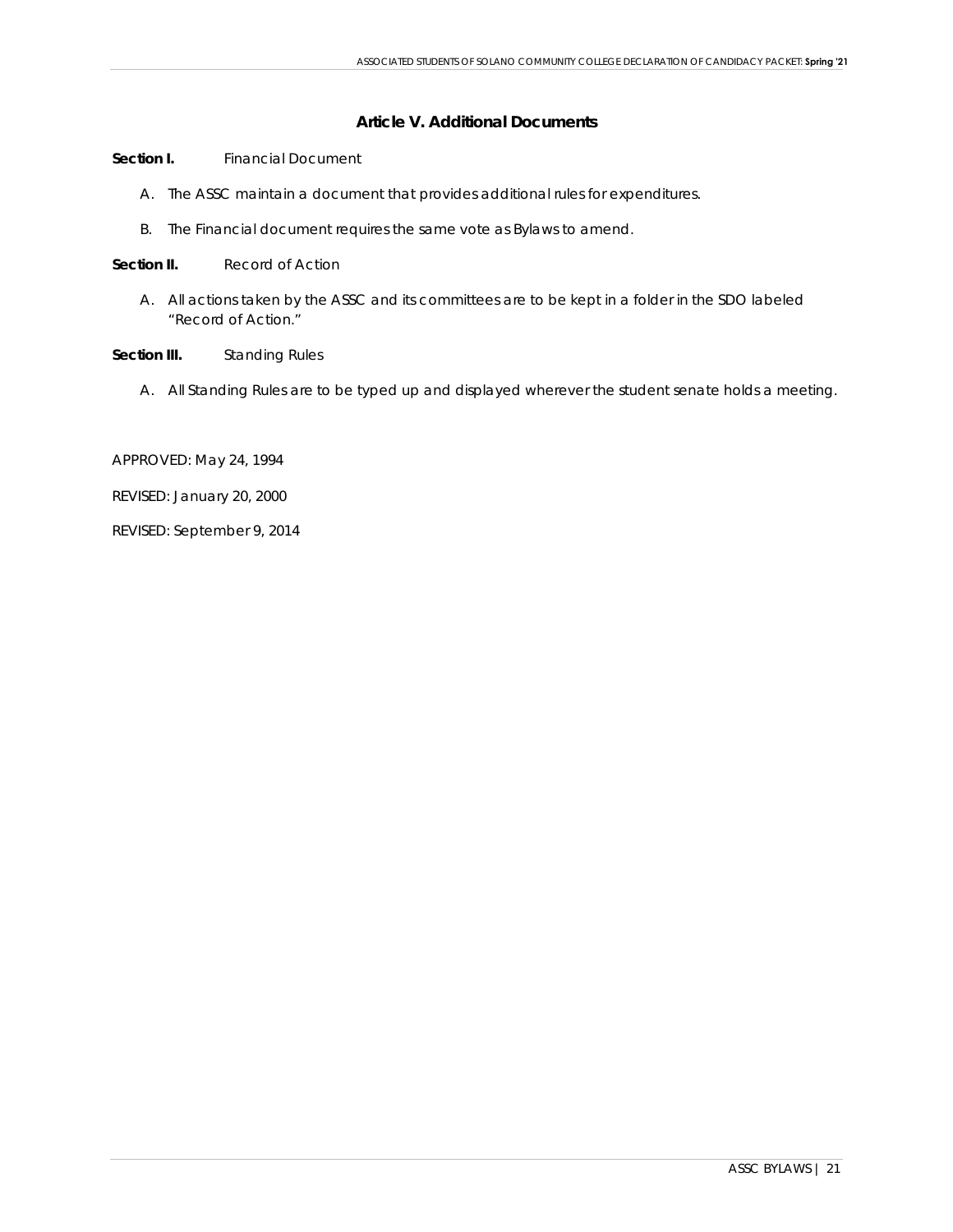# **ASSOCIATED STUDENTS** *of* **SOLANO COMMUNITY COLLEGE** ELECTION CODE BOARD POLICY 5505

# **Article I. The Election Committee**

- 1. The Election Committee shall be chaired by the Student Services Senator. If the Student Services Senator is a candidate in the election, the Student Senate shall elect a senator to be the Election Committee chair. The Student Services Senator may decline the appointment as Election Committee Chair; in such case, the Student Senate shall elect a senator to be the Election Committee Chair.
- 2. The Student Senate shall appoint no more than six members of the ASSC to sit on the Election Committee. Members of the Election Committee shall not be candidates for any office in that election. The ASSC Advisor is an ex-officio member of the Election Committee.
- 3. No member of the Election Committee may actively campaign for any candidate in the election. Violators of this section shall be removed from the Election Committee by the Chair.
- 4. Any member of the Election Committee, including the chair, may be removed from the committee by a majority vote of the Student Senate.
- 5. The Election Committee shall have the power to interpret and enforce this election code. Appeals to the decisions made by the Election Committee may be brought before the ASSC Advisor (see Art. XII. Sec. 5).
- 6. It shall be the responsibility of the Election Committee to publicize the election in cooperation with the Public Relations Officer.
- 7. Discussion during Election Committee meetings may be limited to members of the committee at the discretion of the chair.
- 8. The Election Committee may meet in closed session only when discussing alleged violations of the Election Code.
- 9. The Election Committee Chair shall appoint a secretary who shall take the minutes of all Election Committee meetings.

# **Article II. The Election Calendar**

- 1. The Election Committee shall present to the Spring Semester's Student Senate at least two months before the scheduled date for elections, a calendar that shall include the filing period, the deadline for filing, a mandatory candidates' meeting, the election assembly, the election dates, the day for counting the ballots, and dates for run-off election if needed.
- 2. The election calendar shall be approved by a majority vote of the Student Senate, and the Student Senate shall have the right to make changes to the calendar as required.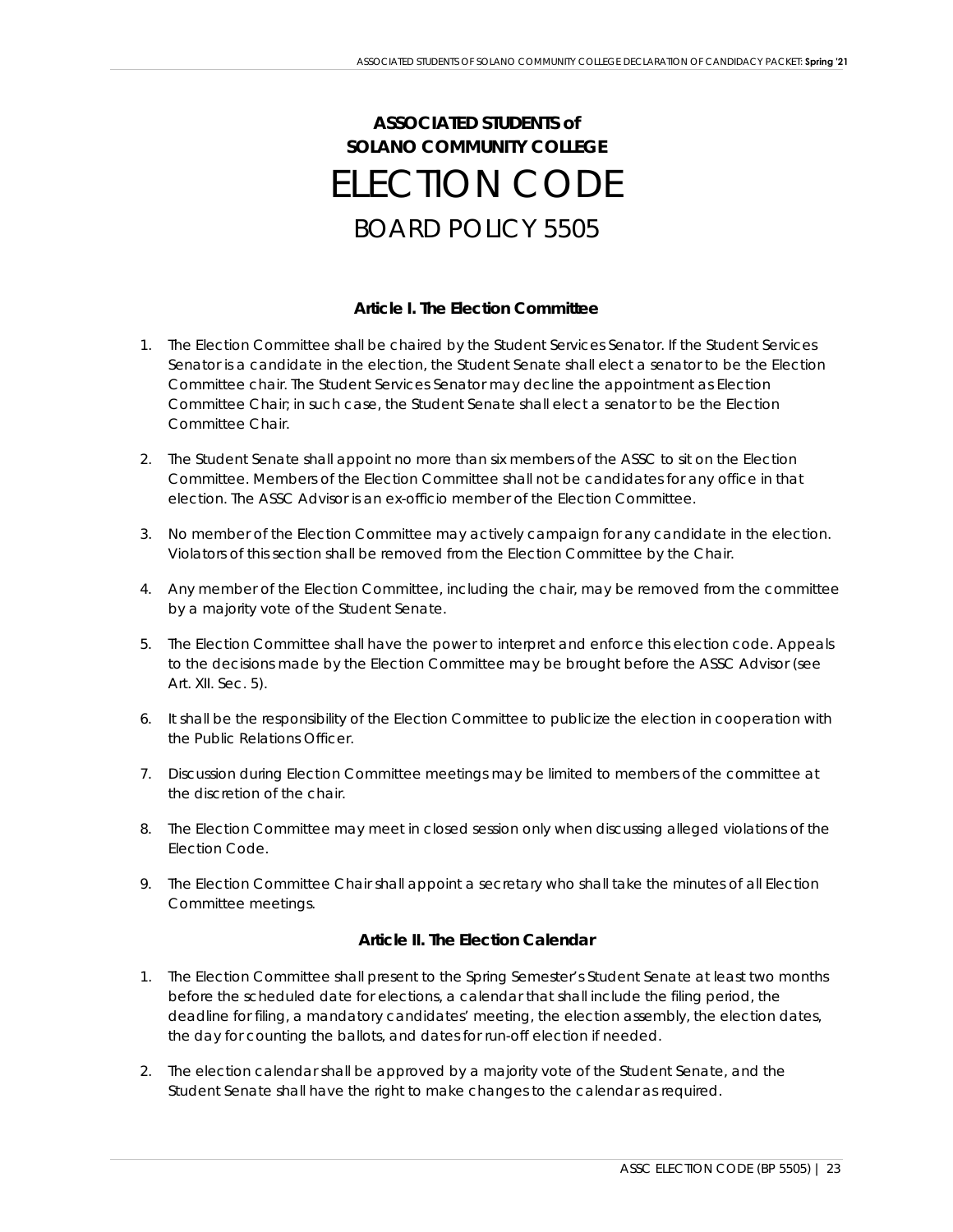# **Article III. Declarations of Candidacy**

- 1. Declaration of candidacy forms shall be made available to members of the ASSC no less than ten working days prior to the deadline for filing.
- 2. The Election Committee shall present to the ASSC Advisor the applications, who shall then verify the candidates' qualifications, as defined by the ASSC Bylaws, Article I, Section I, Part C. If the candidate is not qualified, the Election Committee shall deny them candidacy.
- 3. If no candidate for a position is qualified, then applications for that position shall be reopened by the Student Senate.
- 4. By signing the declaration of candidacy form, the candidate agrees to abide by the ASSC Election Code, Bylaws, Constitution, and rules of the Election Committee.

# **Article IV. The Election**

- 1. The exact date and locations of the elections shall be determined by the Election Committee and approved by the Student Senate.
- 2. The polls shall be opened during four days and four nights.
- 3. The persons hired to work the polls during the elections shall be paid the current Solano Community College minimum wage and shall not actively campaign for any candidate.
- 4. Voters must be currently registered as students of Solano Community College at the time of voting.
- 5. Voters must show some form of picture identification in order to receive a ballot, (i.e. Student ID card, Driver's License, Military ID card, etc.)

# **Article V. Ballots**

- 1. Ballots must state incumbency.
- 2. Ballots may not state political affiliation.
- 3. The Election Committee Chair shall submit a draft ballot to the Student Senate for approval prior to the election.
- 4. The position of names on the ballot shall be determined by drawing numbers in both the general and the run-off elections.
- 5. There shall be a space for write-in votes for each office.
- 6. Candidates running unopposed shall be elected by a "yes/no" vote. If a candidate does not receive a simple majority of yes votes (50% + 1), then applications shall re-open for that position and the previous candidate may not run unopposed.

# **Article VI. Pre-Election Meeting**

1. A mandatory pre-election candidates' meeting shall be held after the deadline for filing and before the beginning of the campaigning.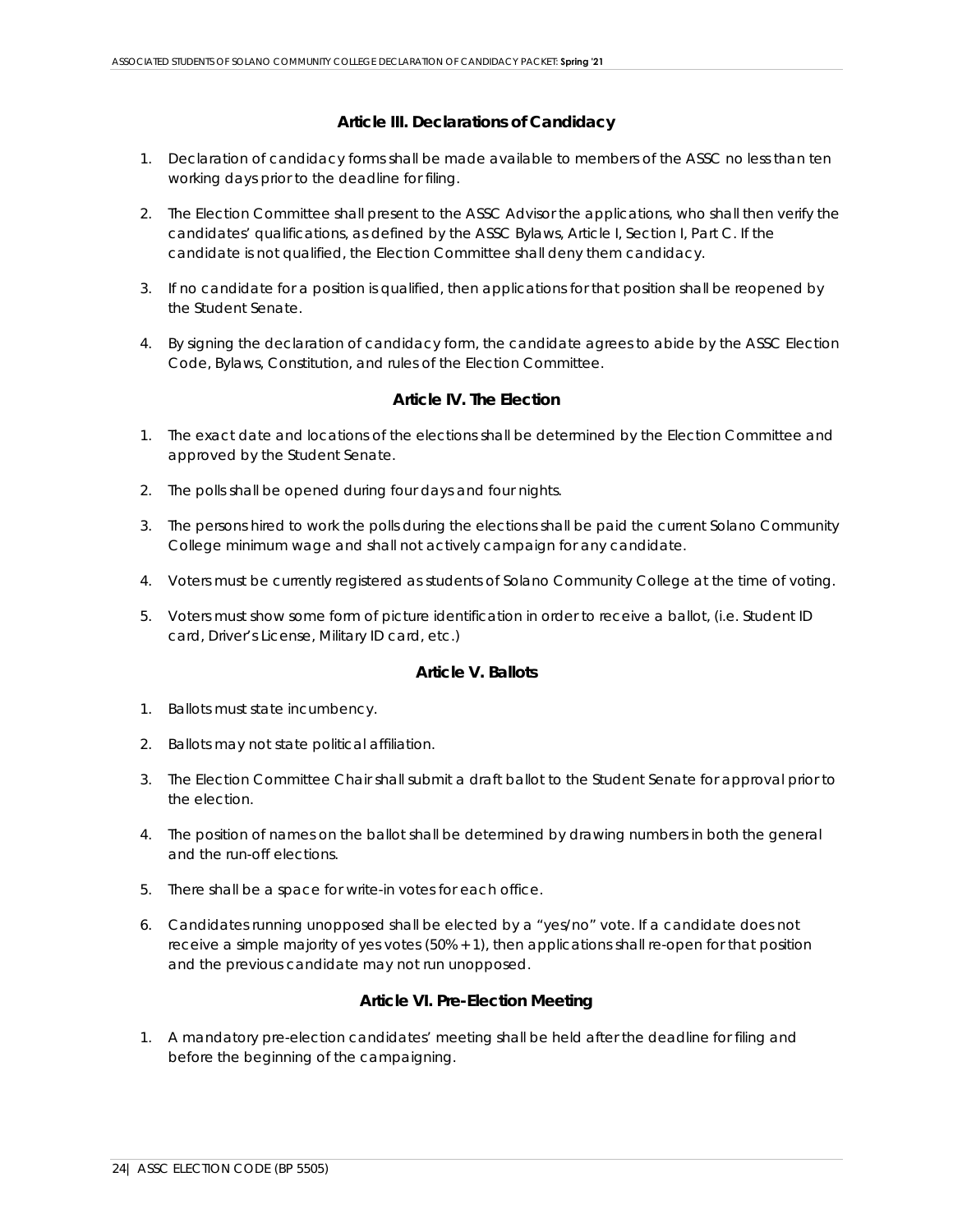- 2. All guidelines shall be clearly defined by the Election Committee and shall be completely understood by all candidates before any campaigning begins.
- 3. One member of a President/Vice-President unit may be absent from the mandatory meeting provided that the other member is present. Candidates for President or Vice President shall be responsible for information given to their partners or for violations by their partners.
- 4. Non-attendance of any candidate at the mandatory pre-election meeting shall result in immediate disqualification from the election. Non-attendance includes being tardy or leaving the meeting prior to official adjournment.
- 5. Additional candidate meetings may be scheduled by the Election Committee Chair. Meetings shall be announced 72 hours before the meeting. The meetings shall be optional; however each candidate will be responsible for the information given during the meeting. Candidates may select a representative to attend the meetings on their behalf.

# **Article VII. Presidential/Vice Presidential Candidates**

- 1. Candidates for President and Vice President must run as a team.
- 2. If a candidate for President or Vice President withdraws or is disqualified, their partner shall also be disqualified.
- 3. Candidates for President or Vice President shall be held responsible for information given to their partners or for violations by their partners.

# **Article VIII. Withdrawal**

- 1. A candidate may withdraw from the selection by indicating so in writing and delivering it to the Election Committee Chair and the ASSC Advisor.
- 2. If a candidate withdraws from the election, his or her name shall be marked off of each ballot. That candidate shall not be a valid write-in candidate for the position for which he or she withdrew.

#### **Article IX. Write-Ins**

- 1. Any student who meets the candidate qualifications of Article 1. Section 1 of the ASSC Bylaws may be a write-in for any position.
- 2. Candidates for President or Vice-President running without a running mate shall not be valid writeins.
- 3. In the race for President/Vice President the first name of a unit written-in shall be considered the candidate for President.
- 4. Write-ins shall only be valid if they include the first and last name.
- 5. Ballots for unqualified write-in candidates shall be counted as void for that position.
- 6. Members of the Election Committee shall not be valid write-in candidates.
- 7. Write-in candidates must obey the same campaigning and posting rules as candidates who have filled out declaration of candidacy forms.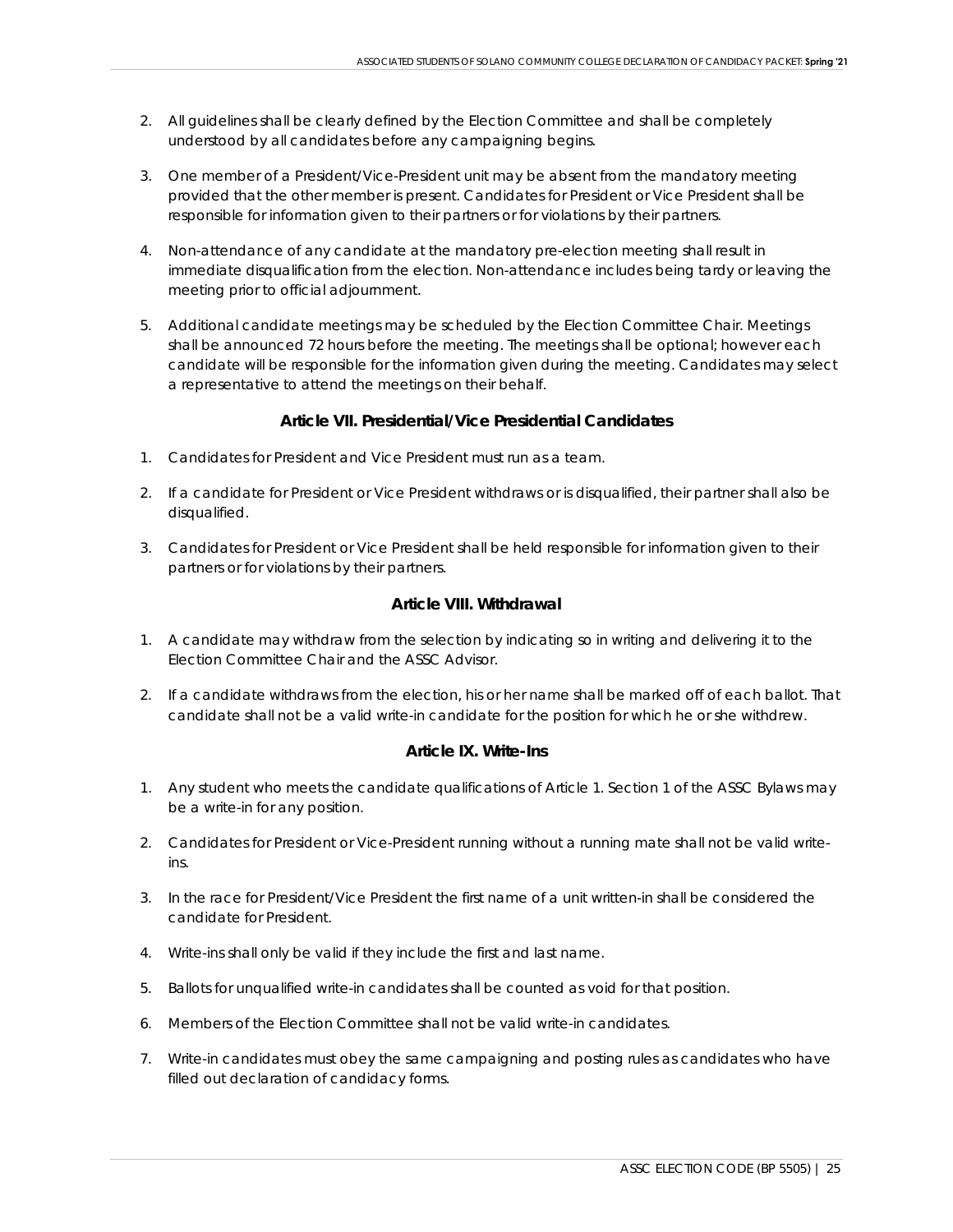8. Voters may vote for write-in candidates by placing stickers distributed by write-in candidates on the ballot, provided that the sticker does not cover any other name on the ballot.

#### **Article X. Election Assembly**

- 1. The Election Committee will make provisions for an Election Assembly to be held on Wednesday and Thursday of Campaign Week.
- 2. Participants in the assembly will deliver their speeches in the same order that their names will appear on the ballot. Time limits will be decided by the Election Committee.
- 3. Participation in the assembly is mandatory. Candidates that do not attend, are tardy, or leave the election assembly prior to official adjournment will be disqualified from the election.
- 4. Write-in candidates may participate in the assembly.
- 5. The Election Committee shall have the power to create additional rules to manage the Election Assembly.

# **Article XI. Campaigning**

- **1. The distribution of the services and materials shall be administered and regulated by the Election Committee.**
	- **a. All campaign materials (i.e. signs, posters, buttons, and flyers) must be approved by an Election Committee Member or the ASSC Advisor before they are printed, posted or distributed. No candidate may use their own or another person's body as a campaign sign or to post information about their campaign.**
	- **b. Candidates may use up to 20 feet of butcher paper provided by the ASSC.**
	- **c. Candidates may have up to 1000 copies of campaign literature printed on campus in the Graphic Arts Center. (No campaign materials may be printed in the Student Development Office) Candidates shall turn the material over to the Election Committee Chair who shall have the material printed on behalf of the candidates.**
	- **d. Candidates may not use SCC equipment, resources, or staff/faculty for their campaigning, with the exception of facilities, tables, chairs, and any resources expressly authorized in the Election Code. Candidates may request staff assistance when using a ladder to hang campaign materials in the 1400 Building.**
	- **e. Write-in candidates are not eligible to use campus and ASSC materials and services.**
	- **f. No new materials may be printed after the election polls open and for the duration of the election.**
- **2. Posting and Distribution of Campaign Materials**
	- **a. No campaign materials may be posted on the outside of any building.**
	- **b. No campaign materials may be posted on any trees.**
	- **c. No more than three signs larger than legal sized paper may be posted in any building other than the Student Center, Building 1400.**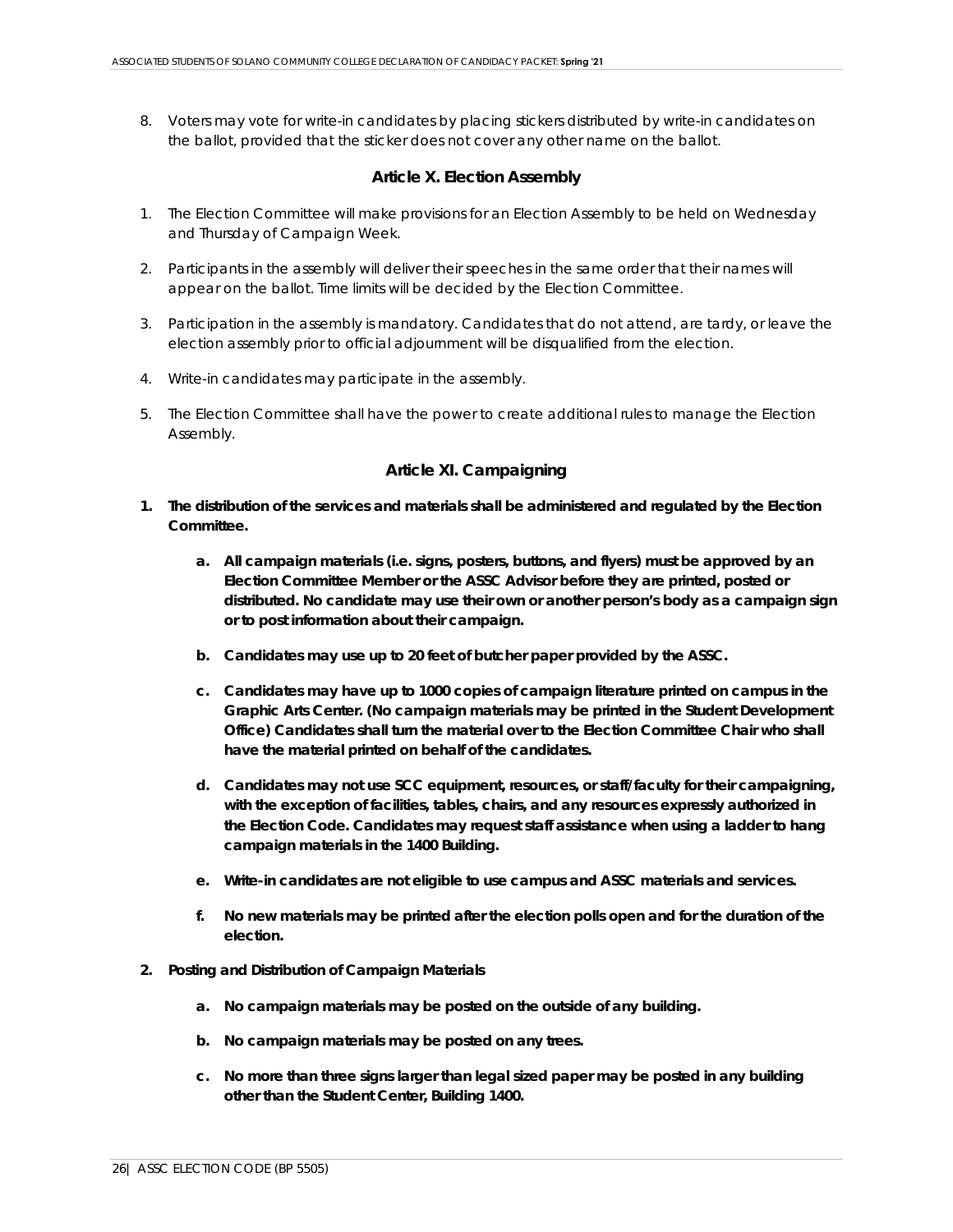- **d. No more than ten signs, legal sized or smaller, may be posted in any building other than the 1400 building.**
- **e. All materials for distribution must be distributed by hand. No campaign literature may be left unattended.**
- **f. No posters or signs currently on a wall may be moved or removed to make way for campaign material. If the material is from an organization or club, it may be removed only with written permission from the club or organization. The Election Committee does not have the authority to remove signs.**
- **g. No campaign material will be allowed within 20 feet of the polls during elections.**
- **h. The removal of all election signs and posters shall be the responsibility of the individual candidate and shall be done within one week of the announcement of the election results.**
- **i. Only thumb tacks may be used on walls and bulletin boards and only tape on wood surfaces.**
- **j. Staples may not be used in posting any campaign materials.**
- **k. Campaign materials will not be allowed in nor will they be posted in the Student Development/Associated Students Offices, including the Rooms 1403-1409.**
- **l. No campaign materials may be posted in any classroom.**
- **m. No campaign materials may be posted in any restroom.**
- **n. No campaign materials may be posted in the Solano College cafeteria or the Solano College Bookstore.**
- **3. Candidates may distribute or post campaign materials raised by their own finances. Such materials shall be subject to the regulations under Article XI, Section 1 and 2 of this Election Code.**
- **4. Candidates may not campaign during any class. Campaigning in a classroom between classes is subject to the discretion of the instructor(s).**
- **5. No campaigning will be permitted within 20 feet of the polls during the elections.**
	- **a. Candidates and those people campaigning for them may approach the polls only to vote.**
	- **b. The only people allowed to sit at the polls shall be those working or voting.**
	- **c. Candidates or individuals campaigning for candidates may not communicate with anyone (mainly voters) inside the 20 foot limit. Those candidates wishing to communicate with a poll worker must use the system designated by the Election Committee to gain their attention. Direct communication is not allowed.**
- **6. No campaigning may occur inside the Solano Community College cafeteria.**
- **7. Candidates must submit to the Election Committee a written list of individuals who will work on their respective campaigns no later than 5:00 PM on the Friday immediately following the Mandatory Pre-Election Candidates' Meeting. Any changes must be provided to the Committee prior to individual(s) officially campaigning on their behalf.**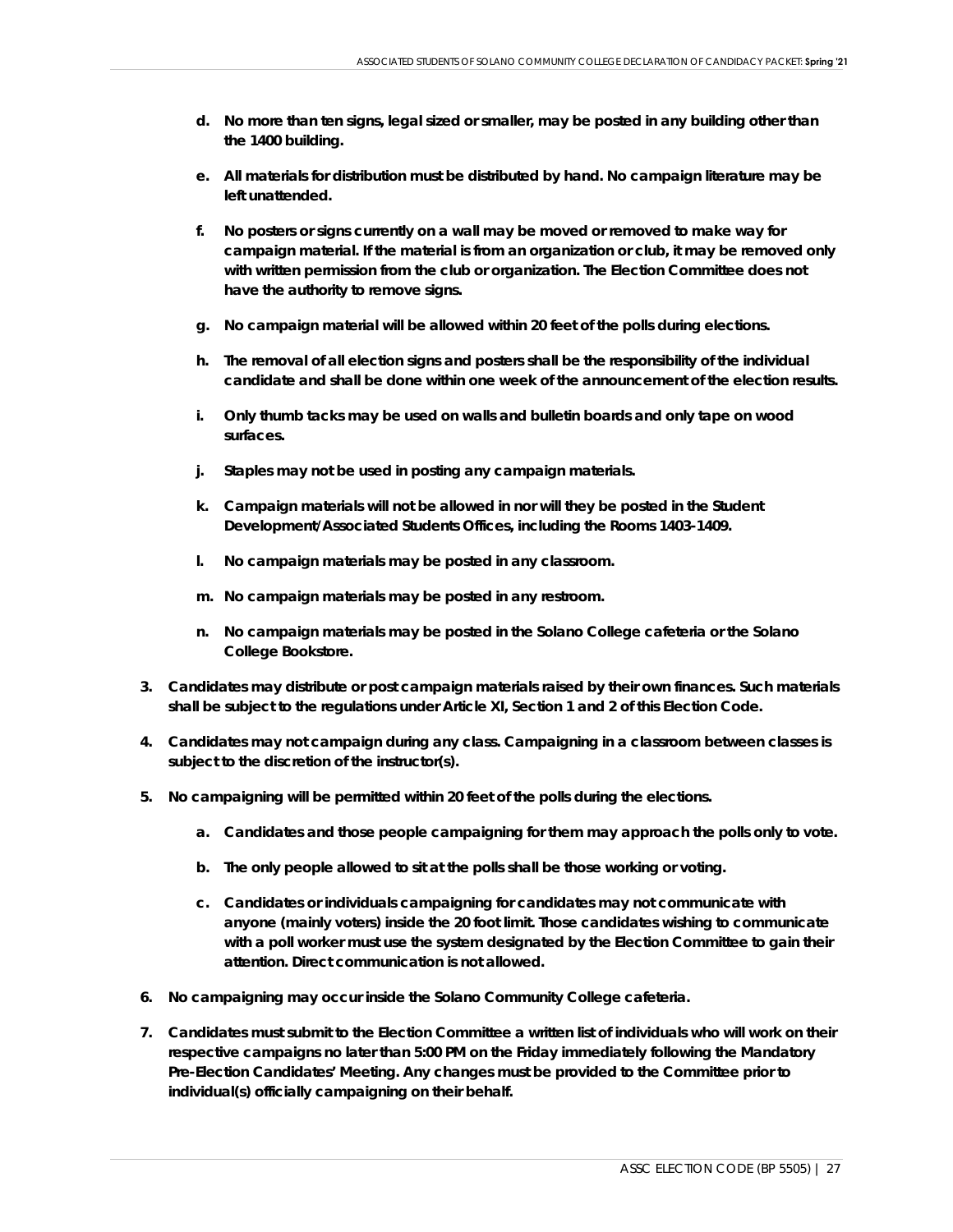# *Article XII. Penalties for Violations*

- *1. Candidates shall receive written warning(s) with regards to any violation of the Election Code.*
- *2. Candidates who intentionally and repetitively violate the campaigning rules shall be disqualified by the Election Committee.*
- *3. A candidate shall be disqualified upon receipt of his/her third written violation of the Election Code.*
- *4. Candidates who have been disqualified may appeal the decision according to Article I, Section 5 of the Election Code.*
- *5. Complaints: Candidates must follow the following protocol when filing an election complaint. Candidates must file a formal complaint directly with the Election Committee Chair and/or the ASSC Advisor. The complaint must contain the names of any witnesses and may not be based on hearsay; include all relevant evidence; and be submitted within 24 hours of the incident. Any new evidence or information that arises and is submitted, after the complaint has been filed, will be accepted by the Committee at their discretion.*
- *6. No complaints and/or appeals will be accepted after the polls have closed. Exception: Any complaints directly related to the ballot process itself must be filed within 24 hours after the polls have closed. The Election Committee shall respond to ballot-related complaints within 48 hours after the complaint is received.*
- *7. Appeals to the decisions made by the Election Committee must be filed within 24 hours of the Committee's action and addressed to the ASSC Advisor. A response will be provided within 48 hours. Notwithstanding Art. 1, Sec. 5 of the Code, all decisions of the Advisor shall be final.*

# **Article XIII. Tabulation**

- 1. The ballots shall remain locked up for the duration of the election.
- 2. Each candidate may only have one representative present during the tabulation of the ballots.
- 3. The results of the election shall become effective upon approval of the Student Senate.
- 4. Voided ballots shall be those ballots that have votes for more than one candidate for a position, those write-in ballots for ineligible candidates, write-in ballots that are not filled out properly, and blank ballots.
- 5. Ballots that are void for the election for one position may be valid for other positions on the ballot.
- 6. Voided ballots shall not be used to compute the majority needed to win the election.

# **Article XIV. Supremacy**

- 1. This Election Code shall be inferior to the ASSC Constitution, the policies of the Solano Community College District, the laws of Solano County, the State of California, and the United States of America (including the U.S. Constitution). Notwithstanding language in ASSC governing documents, the Superintendent-President shall be the only person with the authority to declare the election null and void.
- 2. This Election code shall have supremacy over conflicting sections of the current ASSC Bylaws.